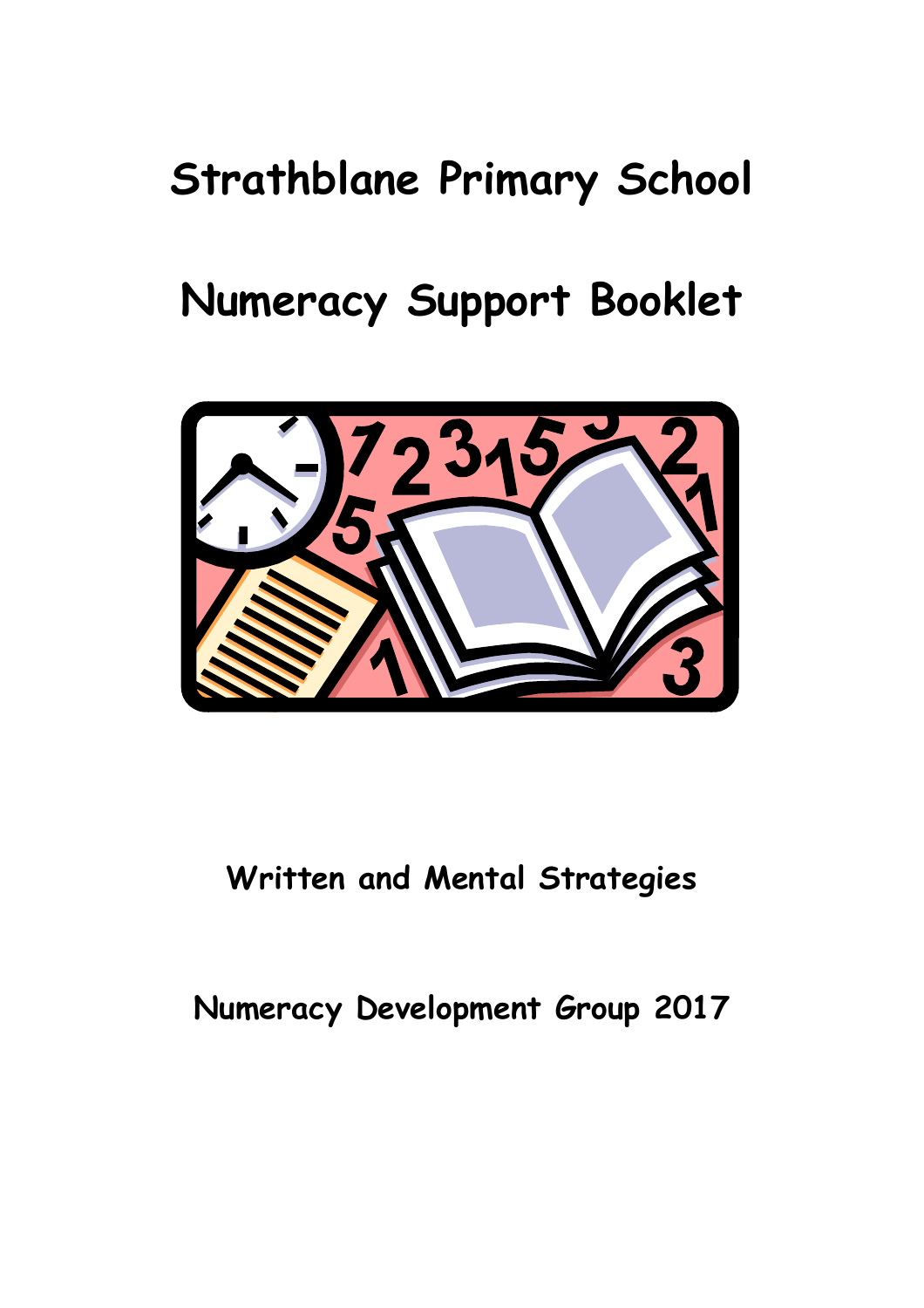### **Introduction**

### **What is the purpose of the booklet?**

This booklet has been produced to give guidance to pupils and parents on how certain common Numeracy topics are taught in mathematics and throughout the school. All staff have been issued with a copy of the booklet. It is hoped that using a consistent approach across all subjects will make it easier for pupils to progress.

#### **How can it be used?**

If you are helping your child with their homework, you can refer to the booklet to see what methods are being taught in school. Look up the relevant page for a step by step guide. Pupils can also use the booklet in school or at home to help with numeracy work.

If you would like to know what your child is studying in mathematics, please check the website, your child's homework diary or ask their teacher.

#### **Why do some topics include more than one method?**

There is not one set way to solve maths problems and children should be encouraged to use a method to suit their learning style or personal preference.

In some cases (e.g. percentages), the method used will be dependent on the level of difficulty of the question, and whether or not a calculator is permitted.

For mental calculations, pupils should be encouraged to develop a variety of strategies so that they can select the most appropriate method in any given situation.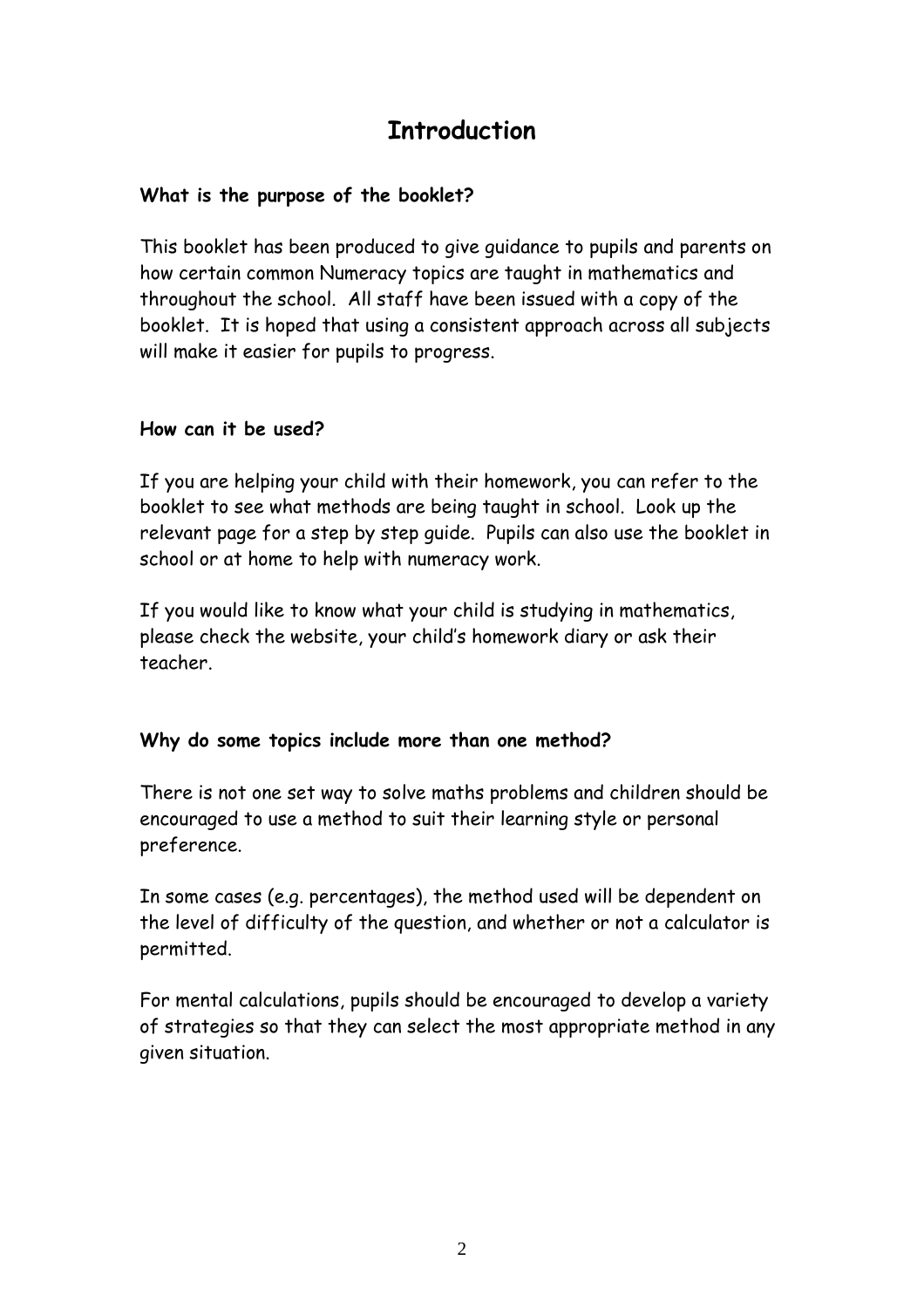### **Contents**

| Addition                                 | 4  |
|------------------------------------------|----|
| Subtraction                              | 5  |
| Multiplication                           | 6  |
| <b>Division</b>                          | 9  |
| <b>Decimals</b>                          | 10 |
| Order of Operations (BODMAS)             | 12 |
| Rounding                                 | 13 |
| <b>Estimation</b>                        | 14 |
| <b>Integers</b>                          | 15 |
| Time                                     | 16 |
| <b>Fractions</b>                         | 21 |
| Percentages                              | 24 |
| Ratio                                    | 28 |
| Proportion                               | 29 |
| <b>Information Handling: Tables</b>      | 30 |
| Information Handling: Bar Charts         | 31 |
| <b>Information Handling: Line Graphs</b> | 32 |
| <b>Information Handling: Pie Charts</b>  | 33 |
| Averages                                 | 34 |
| <b>Maths Dictionary</b>                  | 35 |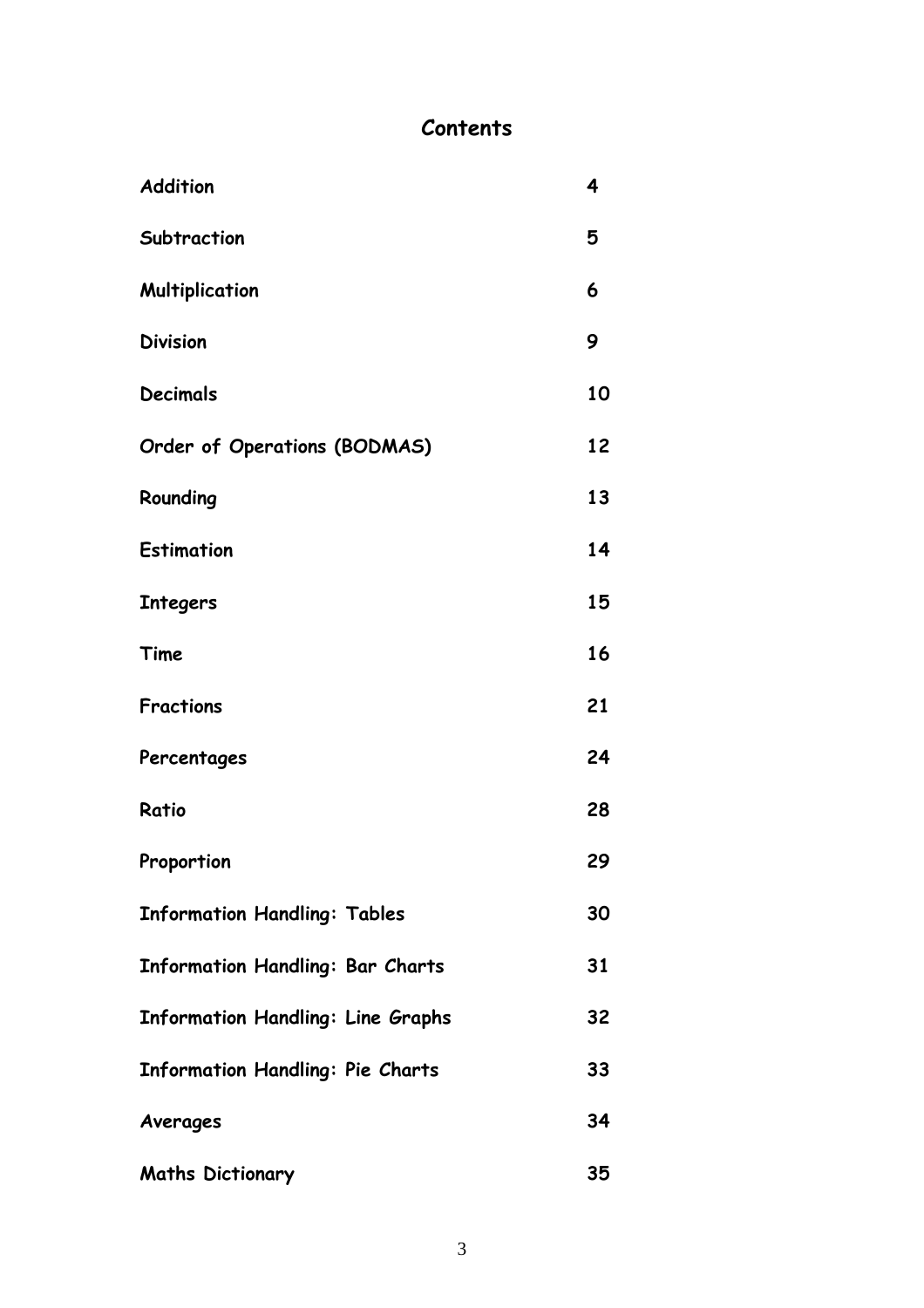# **Addition**

| <b>Mental strategies</b>                        |                                                                                                                                                                                                                             |
|-------------------------------------------------|-----------------------------------------------------------------------------------------------------------------------------------------------------------------------------------------------------------------------------|
|                                                 | There are a number of useful mental strategies<br>for addition. Some examples are given below.                                                                                                                              |
| Example                                         | Calculate $54 + 27$                                                                                                                                                                                                         |
|                                                 | Method 1 Add tens, then add units, then add together                                                                                                                                                                        |
|                                                 | $50 + 20 = 70$ $4 + 7 = 11$ $70 + 11 = 81$                                                                                                                                                                                  |
|                                                 | Method 2 Split up number to be added into tens and units and add<br>separately.                                                                                                                                             |
|                                                 | $54 + 20 = 74$ 74 + 7 = 81                                                                                                                                                                                                  |
|                                                 | Method 3 Round up to nearest 10, then subtract                                                                                                                                                                              |
|                                                 | $54 + 30 = 84$ but 30 is 3 too much so subtract 3:<br>$84 - 3 = 81$                                                                                                                                                         |
| Written Method<br>units, carry tens.<br>Example | When adding numbers, ensure that the numbers are lined up according<br>to place value (e.g ThHTU). Start at right hand side, write down<br>Add 3032 and 589                                                                 |
|                                                 | ThHTU<br>3032<br>3032<br>3032<br>3032<br>+589<br>+589<br>+589<br>+589<br>21<br>$\mathbf{1}$<br>621<br>3621<br>$1\quad1$<br>$1\quad1$<br>$\mathbf{1}$<br>$1\quad1$<br>$0+5+1=6$<br>$3+8+1=12$<br>$3 + 0 = 3$<br>$2 + 9 = 11$ |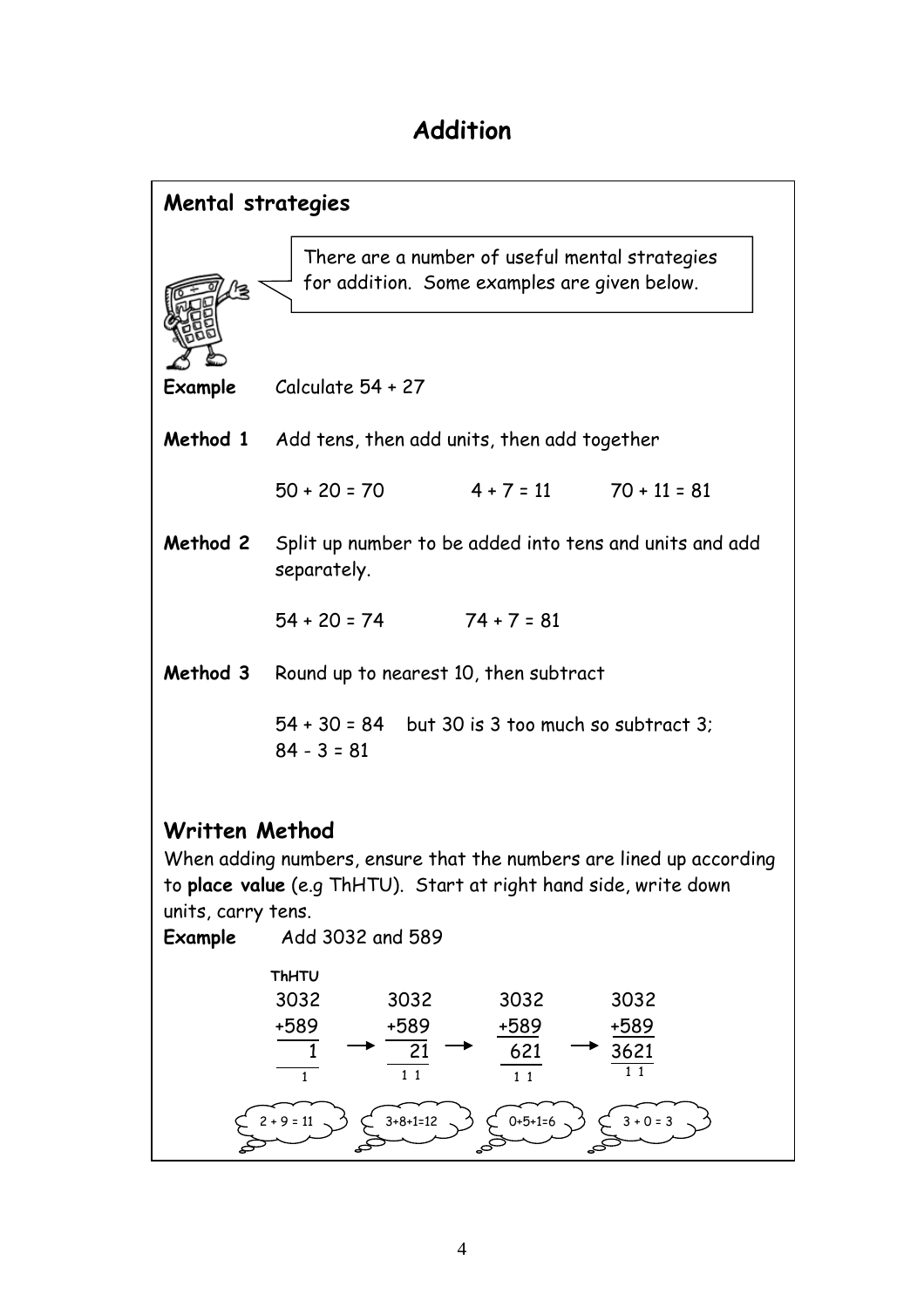### **Subtraction**

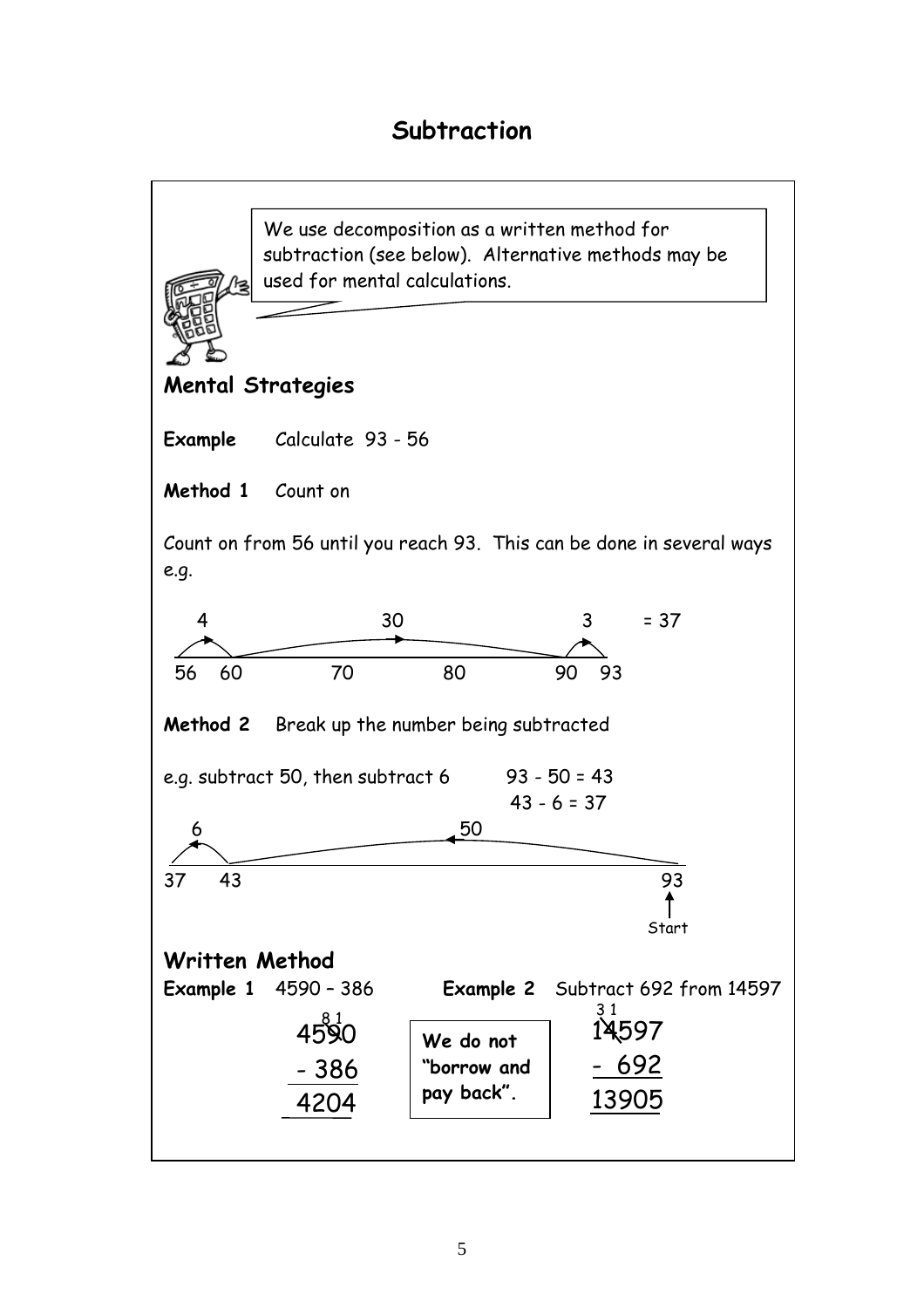# **Multiplication 1**

It is essential that you know all of the multiplication tables from 1 to 10. These are shown in the tables square below.

| X  | 1              | 2  | 3  | 4  | 5  | 6  | 7  | 8  | 9  | 10  |
|----|----------------|----|----|----|----|----|----|----|----|-----|
| 1  | 1              | 2  | 3  | 4  | 5  | 6  | 7  | 8  | 9  | 10  |
| 2  | $\overline{c}$ | 4  | 6  | 8  | 10 | 12 | 14 | 16 | 18 | 20  |
| 3  | 3              | 6  | 9  | 12 | 15 | 18 | 21 | 24 | 27 | 30  |
| 4  | 4              | 8  | 12 | 16 | 20 | 24 | 28 | 32 | 36 | 40  |
| 5  | 5              | 10 | 15 | 20 | 25 | 30 | 35 | 40 | 45 | 50  |
| 6  | 6              | 12 | 18 | 24 | 30 | 36 | 42 | 48 | 54 | 60  |
| 7  | 7              | 14 | 21 | 28 | 35 | 42 | 49 | 56 | 63 | 70  |
| 8  | 8              | 16 | 24 | 32 | 40 | 48 | 56 | 64 | 72 | 80  |
| 9  | 9              | 18 | 27 | 36 | 45 | 54 | 63 | 72 | 81 | 90  |
| 10 | 10             | 20 | 30 | 40 | 50 | 60 | 70 | 80 | 90 | 100 |

### **Mental Strategies**

**Example** Find 39 x 6 **Method 1 Method 2** 30 x 6 = 180 9 x 6 = 54 180 + 54 = 234  $40 \times 6$ =240 40 is 1 group of 6 too many so take away  $1 \times 6$ 240 - 6 = 234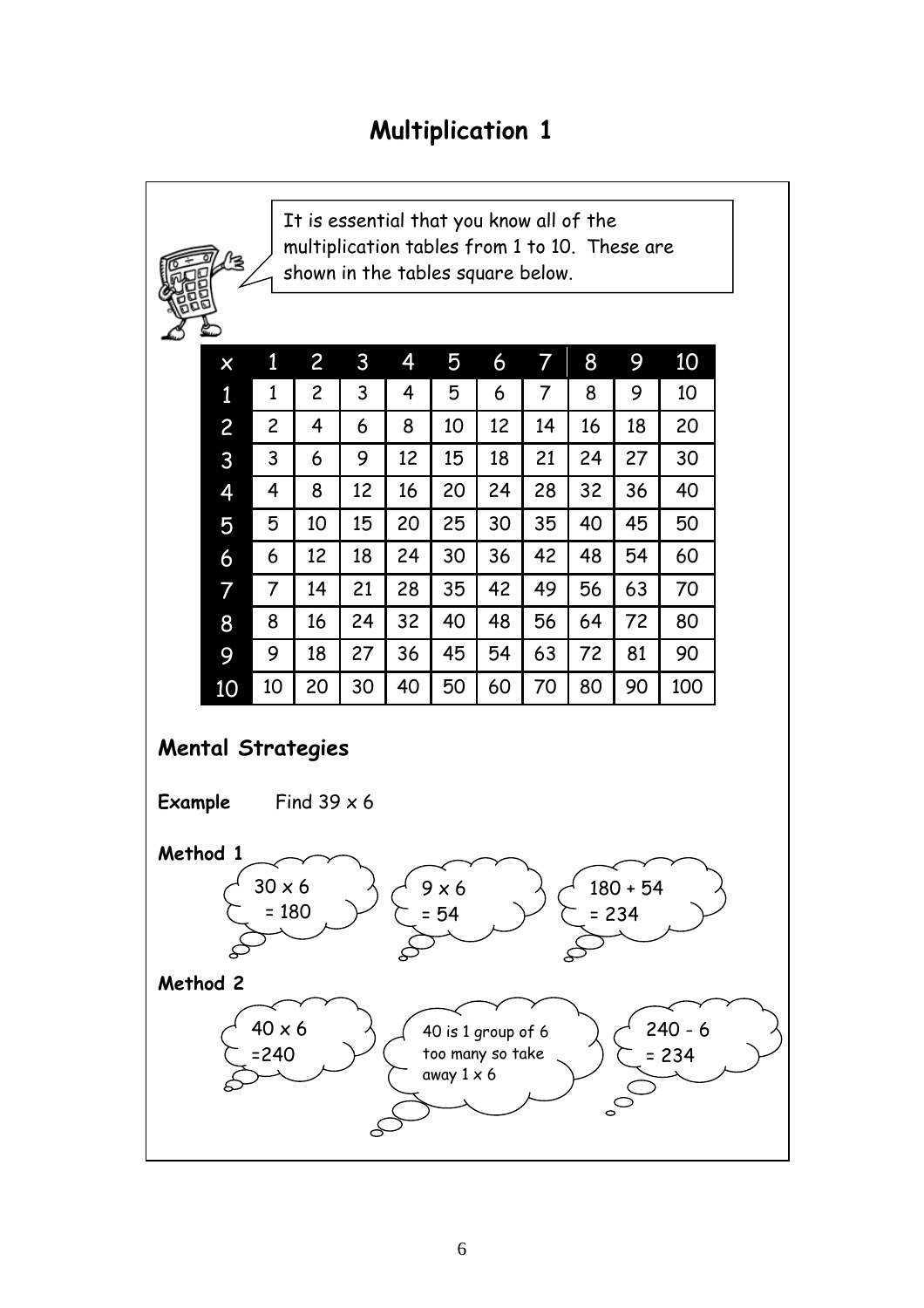# **Multiplication 2**

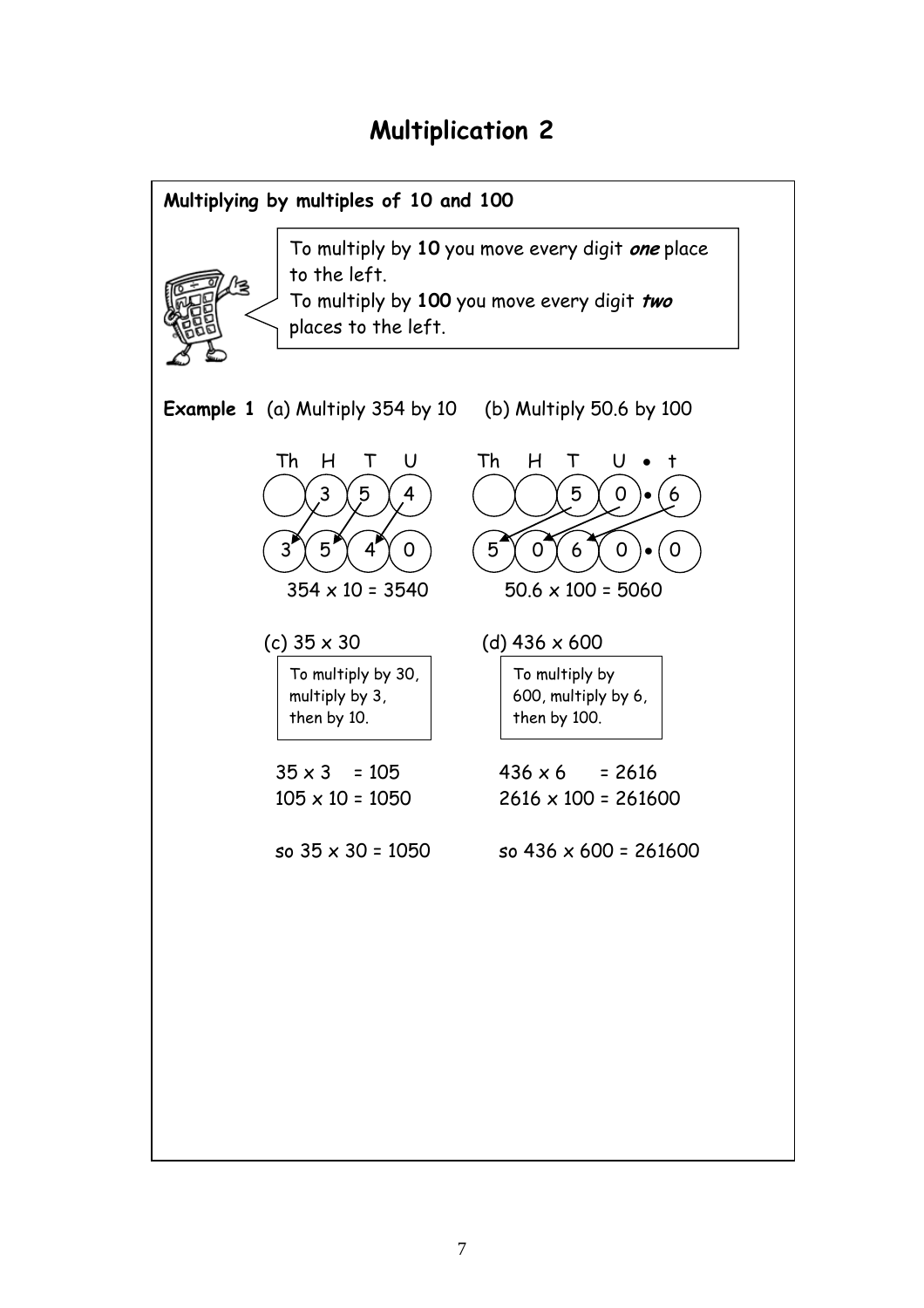# **Multiplication 3**

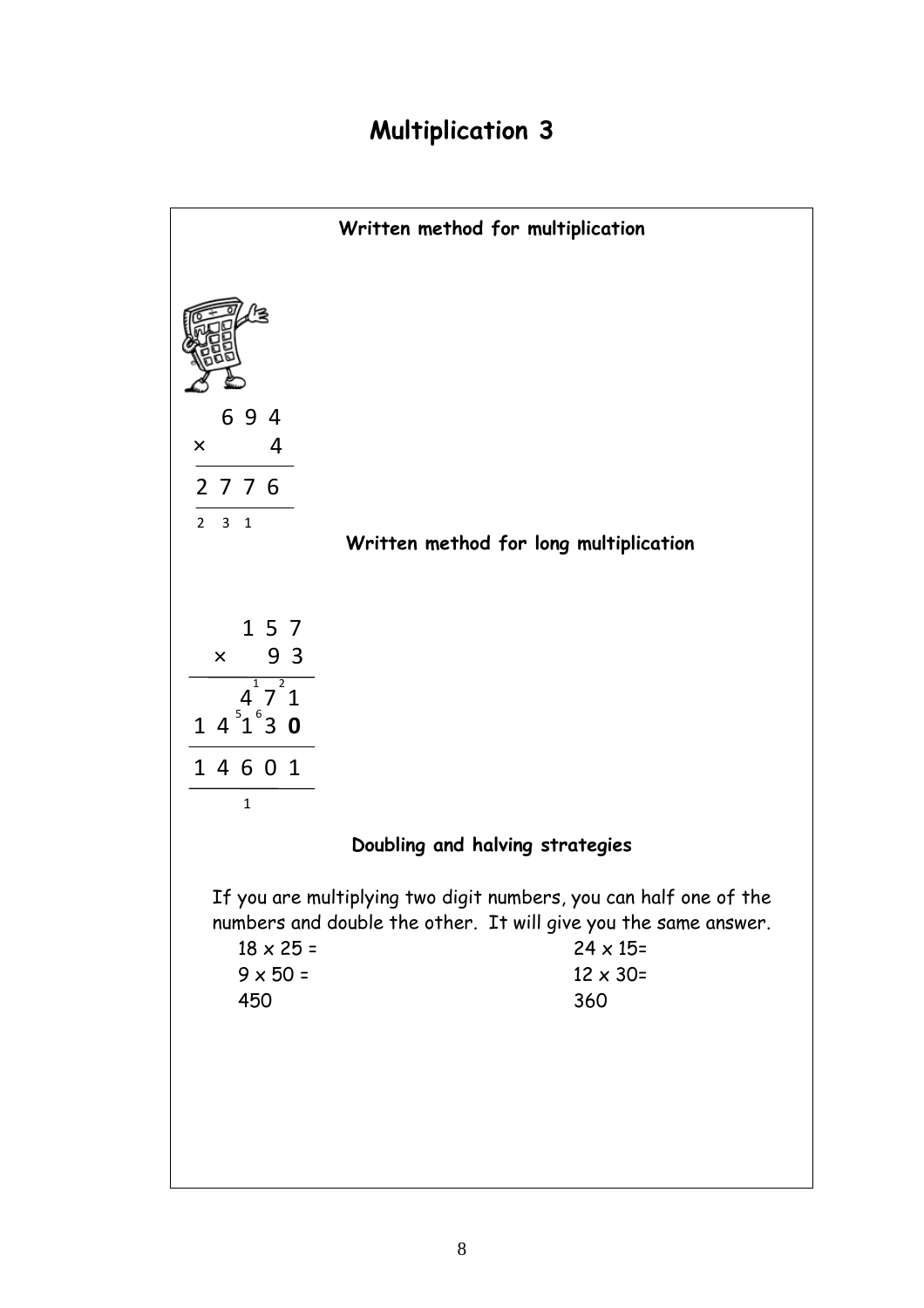### **Division**

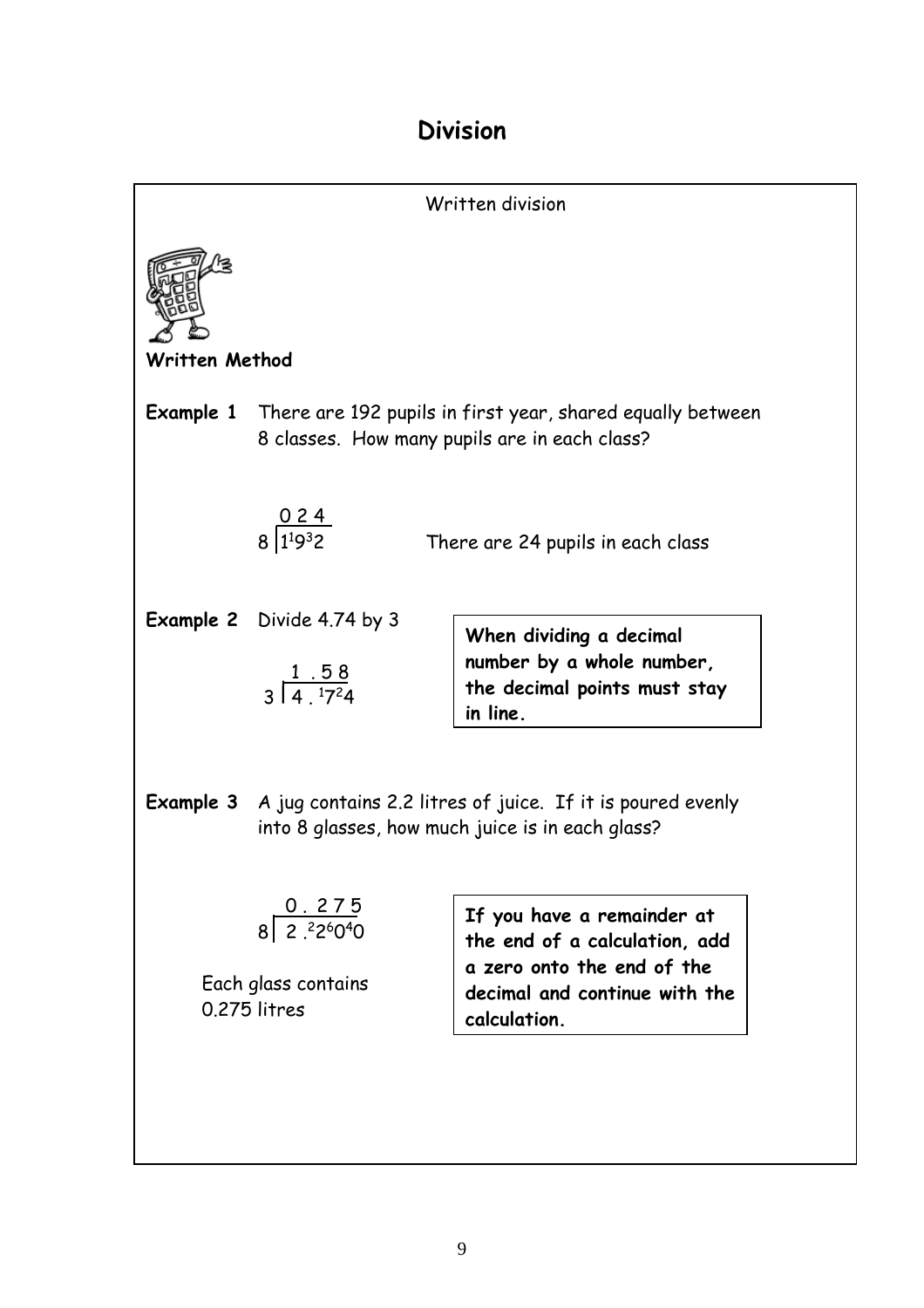# **Decimals**

|                                   | <b>Working with Decimals</b>    |                                |
|-----------------------------------|---------------------------------|--------------------------------|
| $29.1 + 6 + 104.42$               | $30.6 - 9.58$                   | $53.28 * 9$                    |
|                                   |                                 |                                |
| Written Method                    |                                 |                                |
| HTU.th<br>29.1<br>$6\overline{6}$ | $3^{2}3^{1}0.5^{1}0$<br>$-9.58$ | 5 3 . 2 8<br>9<br>$\mathsf{x}$ |
| $+ 104.42$                        | 21.02                           | 479.52                         |
| 139.52<br>$\mathbf{1}$            |                                 | $2 \quad 2 \qquad 7$           |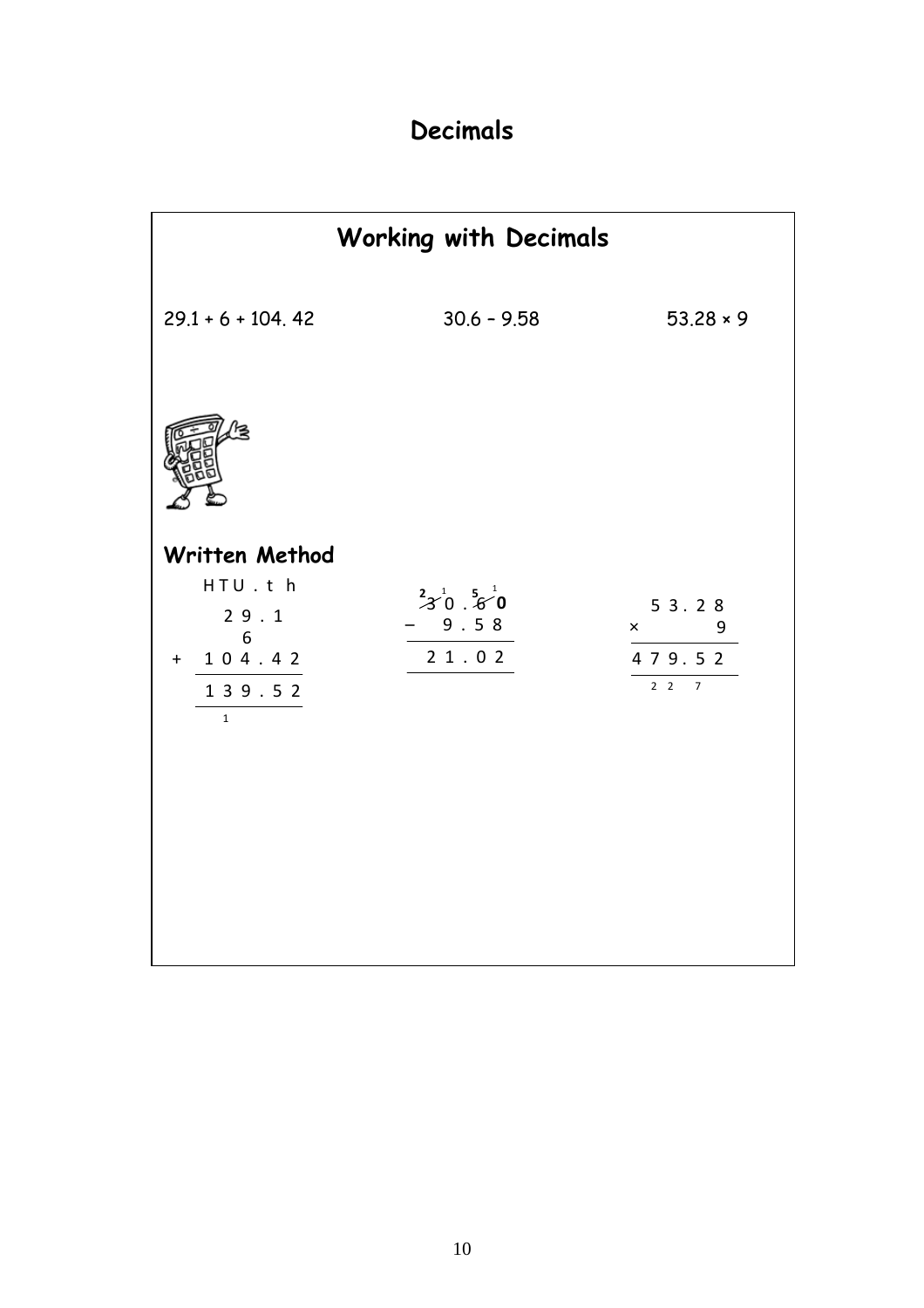### **Multiplying and Dividing with Decimals**

#### Place Value

Place value defines our counting system.

|                 |      |       | Decimal |               |            |
|-----------------|------|-------|---------|---------------|------------|
| <b>Hundreds</b> | Tens | Units | Point   | <b>Tenths</b> | Hundredths |
|                 |      |       |         |               |            |

This is the number six hundred and fifteen point eight three.

Note that the decimal point is located between the units and tenths columns and does not move.

#### Multiplication by 10, 100 and 1000

◢

For multiplication by 10, 100 and 1000 the digits move to the left by 1, 2 and 3 places, respectively.

| Thousands | Hundreds | Tens | Units | Decimal<br>Point | Tenths | Hundredths |               |
|-----------|----------|------|-------|------------------|--------|------------|---------------|
|           |          |      |       |                  |        |            |               |
|           |          |      |       |                  |        |            | $(\times 10)$ |
|           |          |      |       |                  |        |            | (x100)        |
|           |          |      |       |                  |        |            | (x1000)       |

#### Division by 10, 100 and 1000

For division by 10, 100 and 1000 the digits move to the right by 1, 2 and 3 places, respectively.

| <b>Hundreds</b> | Tens | Units | Decimal<br>Point | Tenths | Hundredths Thousandths |                       |
|-----------------|------|-------|------------------|--------|------------------------|-----------------------|
|                 |      |       |                  |        |                        |                       |
|                 |      |       |                  |        |                        | $(+10)$               |
|                 |      |       |                  |        |                        | $(+100)$<br>$(+1000)$ |
|                 |      |       |                  |        |                        |                       |

The pattern continues in this way for powers of 10 larger than 1000. Moreover, we do not say "add a zero" for multiplication and "take off a zero" for division as this can cause significant problems when decimals are involved.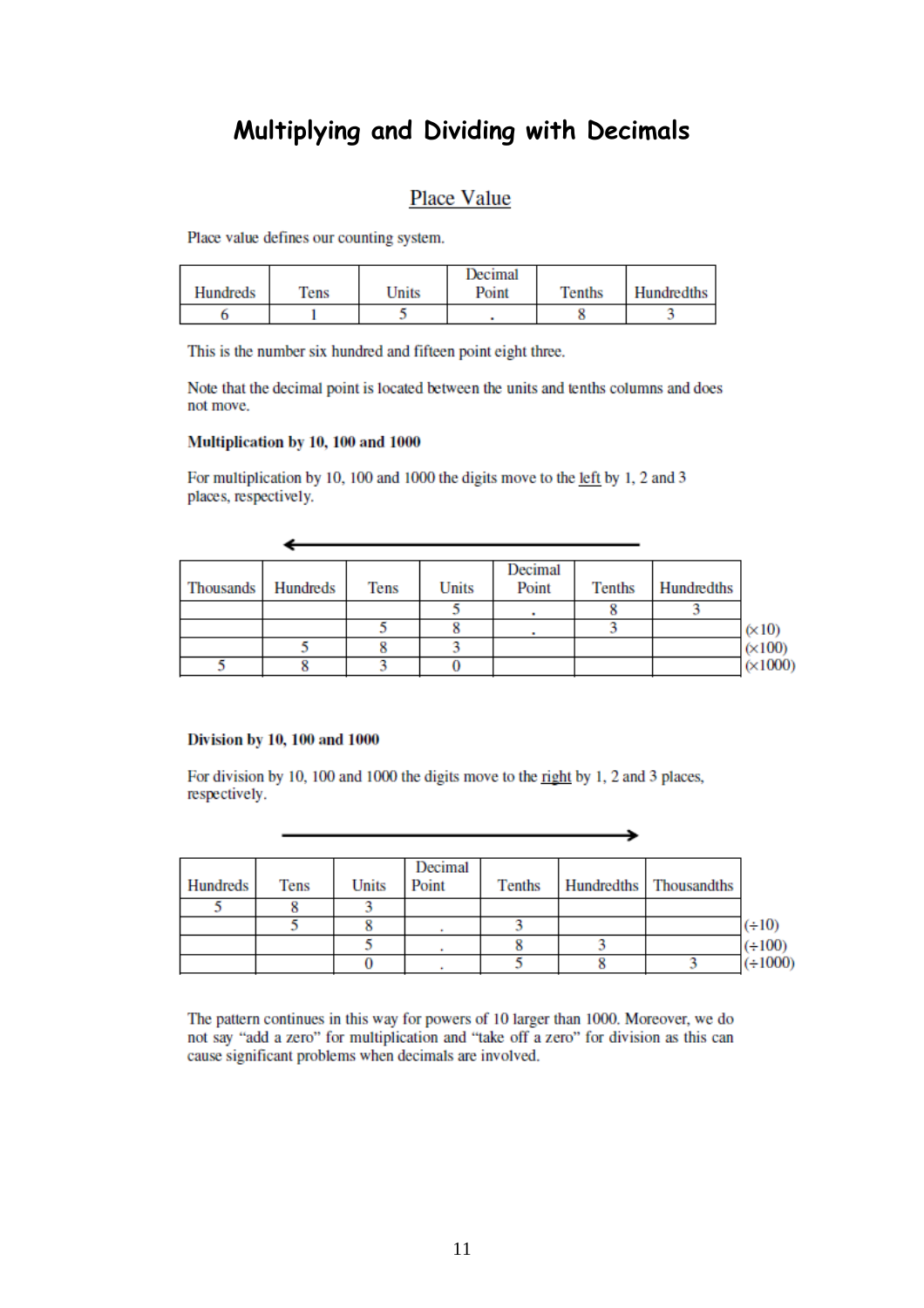# **Order of Calculation (BODMAS)**

Consider this: What is the answer to  $2 + 5 \times 8$ ?

Is it  $7 \times 8 = 56$  or  $2 + 40 = 42$  ?

The correct answer is 42.



Calculations which have more than one operation need to be done in a particular order. The order can be remembered by using the mnemonic **BODMAS**

The **BODMAS** rule tells us which operations should be done first. **BODMAS** represents:

| (B)rackets                                  |  |
|---------------------------------------------|--|
| (O)ther operations (e.g fractions, squared) |  |
| (D)ivide                                    |  |
| (M)ultiply                                  |  |
| $(A)$ dd                                    |  |
| (S)ubract                                   |  |

Scientific calculators use this rule, some basic calculators may not, so take care in their use.

**Example 1**  $15 - 12 \div 6$  BODMAS tells us to divide first  $= 15 - 2$  = 13 **Example 2**  $(9 + 5) \times 6$  BODMAS tells us to work out the  $= 14$   $\times 6$  brackets first  $= 84$ **Example 3**  $18 + 6 \div (5-2)$  Brackets first  $= 18 + 6 \div 3$  Then divide  $= 18 + 2$  Now add = 20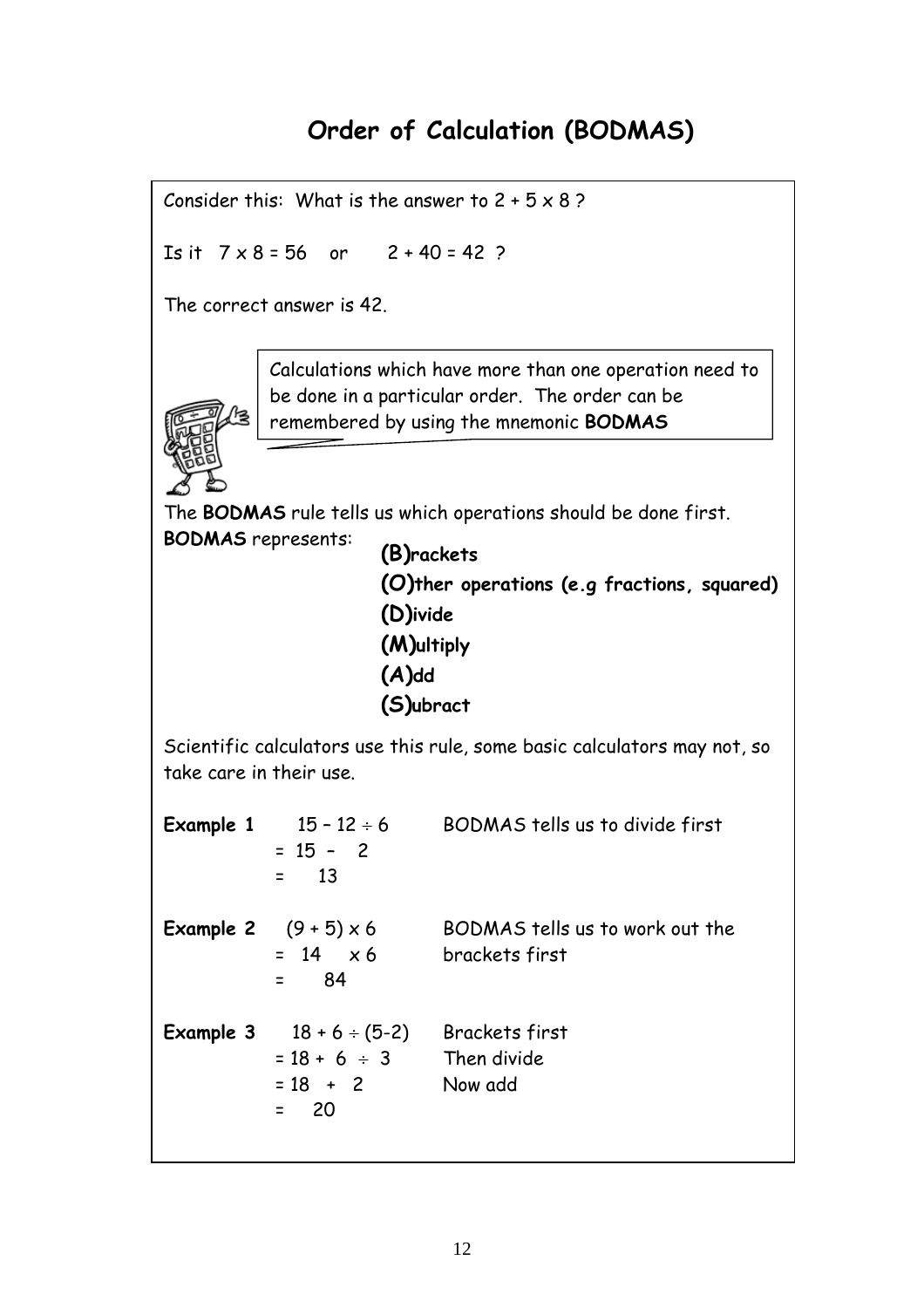# **Rounding**

Numbers can be rounded to give an approximation. 26**5**2 rounded to the nearest 10 is 2650. 2**6**52 rounded to the nearest 100 is 2700. The same principle applies to rounding decimal numbers. **In general, to round a number, we must first identify the place value to which we want to round. We must then look at the next digit to the right (the "check digit") - if it is 5 or more round up. Example 1** Round 46,753 to the nearest thousand. 6 is the digit in the thousands column - the check digit (in the hundreds column) is a 7, so round up. 4**6** 753 = 47 000 to the nearest thousand **Example 2** Round 1.57359 to 2 decimal places The second number after the decimal point is a 7 - the check digit (the third number after the decimal point) is a 3, so round down. 1.5**7**359 = 1.57 to 2 decimal places When rounding numbers which are exactly in the middle, convention is to **round up**. 78**6**5 rounded to the nearest 10 is 78**7**0. 2600 2610 2620 2630 2640 2650 2660 2670 2680 2690 2700 2652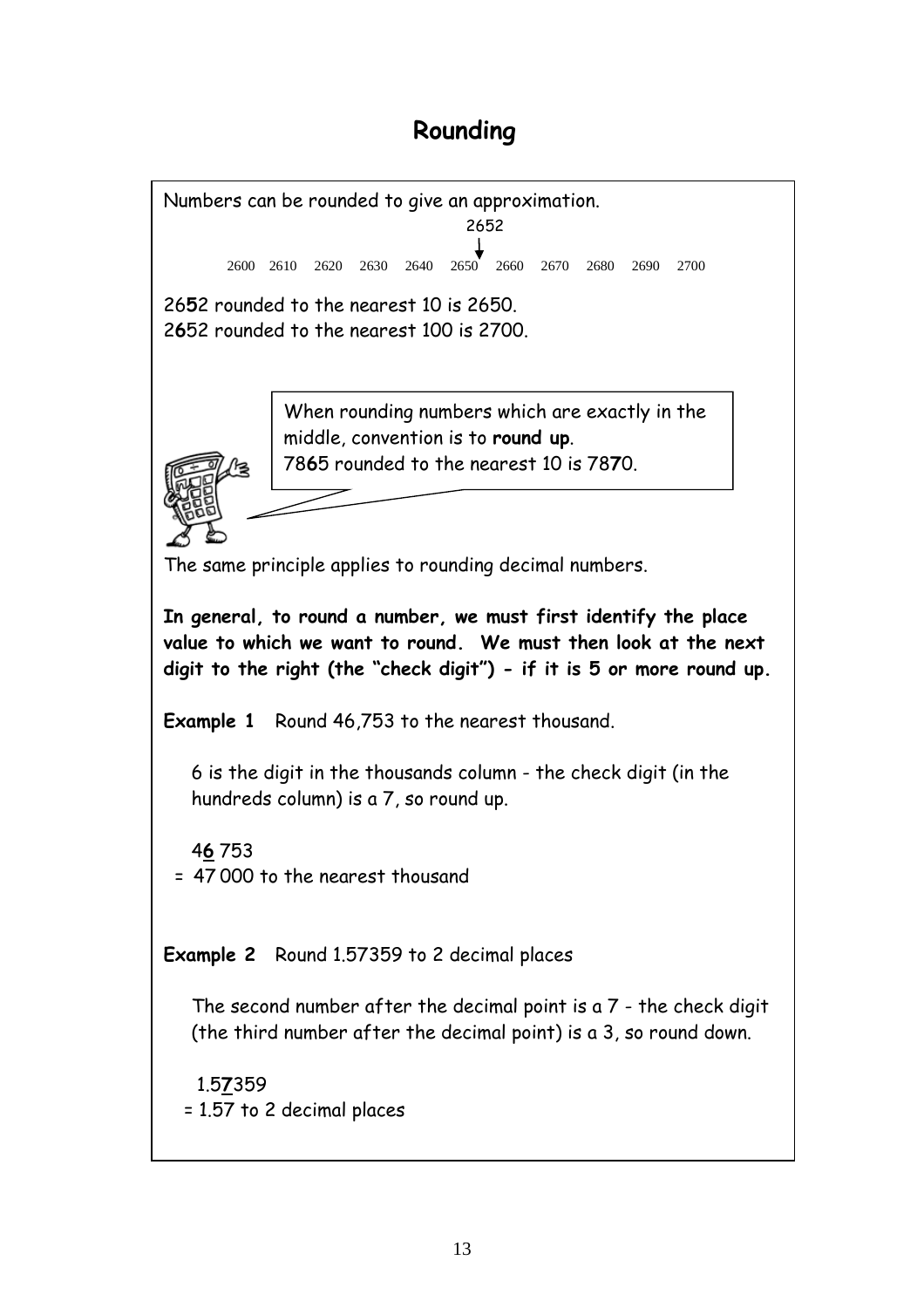# **Estimation**

We can use rounded numbers to give us an approximate answer to a calculation. This allows us to check that our answer is sensible.



### **Example 1**

Tickets for a concert were sold over 4 days. The number of tickets sold each day was recorded in the table below. How many tickets were sold in total?

| Monday | Tuesday | Wednesday   Thursday |  |
|--------|---------|----------------------|--|
|        |         | 1 Q                  |  |

Estimate = 500 + 200 + 200 + 300 = 1200

Calculate: 486

| .      |                       |
|--------|-----------------------|
| 205    |                       |
| 197    |                       |
| $+321$ |                       |
| 1209   | Answer = 1209 tickets |

### **Example 2**

A bar of chocolate weighs 42g. There are 48 bars of chocolate in a box. What is the total weight of chocolate in the box?

Estimate =  $50 \times 40 = 2000q$ Calculate: Answer = 2016g 42 x48 336 1680 2016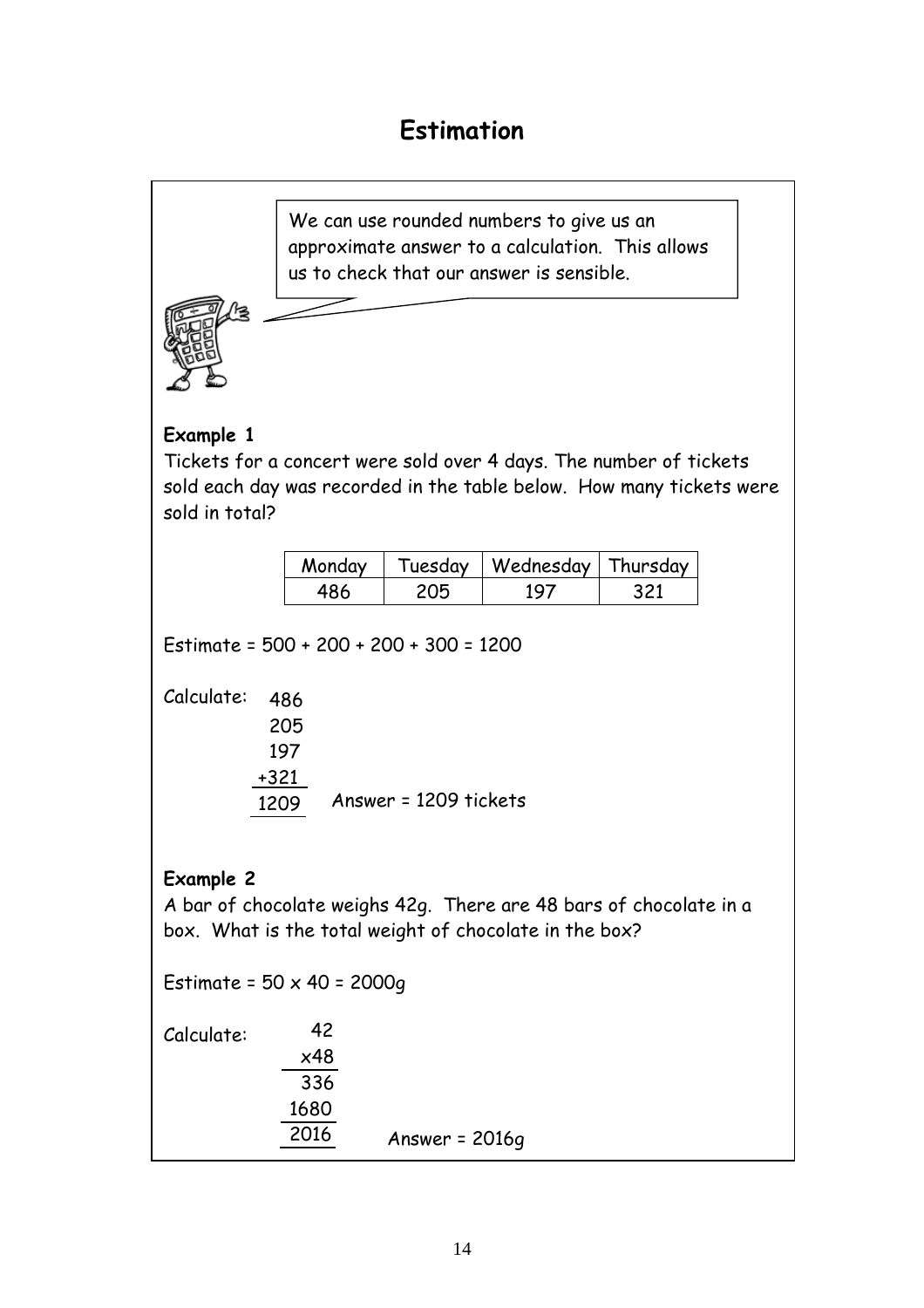# Integers

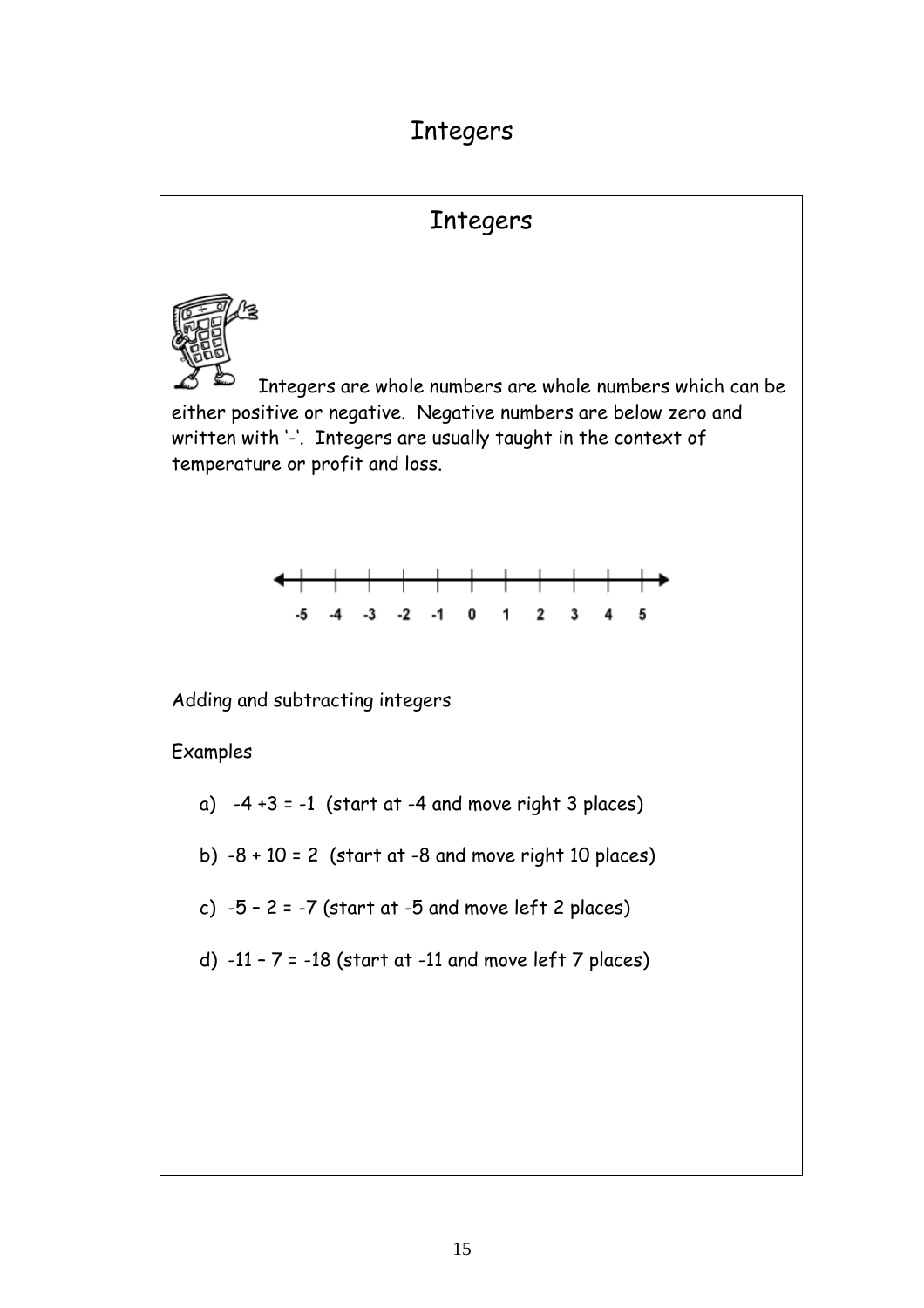### **Time 1**

# **12-hour clock**

Time can be displayed on a clock face, or digital clock.



**12 hour clock**

When using the 12 hour clock:-

These clocks both show fifteen minutes past five,

- a.m. is from midnight to noon or quarter past five.
	- e.g. 6.03am is 3 minutes past 6 in the morning
- p.m. is from noon to midnight. e.g. 6.03pm is 3 minutes past 6 in the evening

### **24 hour clock**

Times written using the 24 hour clock require **4 digits** ranging from 00:00 to 23:59.

- Midnight is written as 00:00;
- 12 noon is written as 12:00 as 12 hours have passed to reach midday
- The hours after 12:00 (noon) are 13:00, 14:00, 15:00, etc until midnight (00.00).
- Remember, when we change from 23:59 (1 minute to midnight), the clock changes to 00:00 (**not 24:00**) and a new day begins!
- We do not used a.m / p.m with the 24 hour clock because we already know whether it's am/pm depending on how it is written

### **Examples**

| 01:00 = 1.00am         | $13:00 = 1.00$ pm          |
|------------------------|----------------------------|
| 11:59 = 11.59am        | $23:59 = 11.59$ pm         |
| 12:00 = 12.00pm (noon) | 00:00 = 12.00am (midnight) |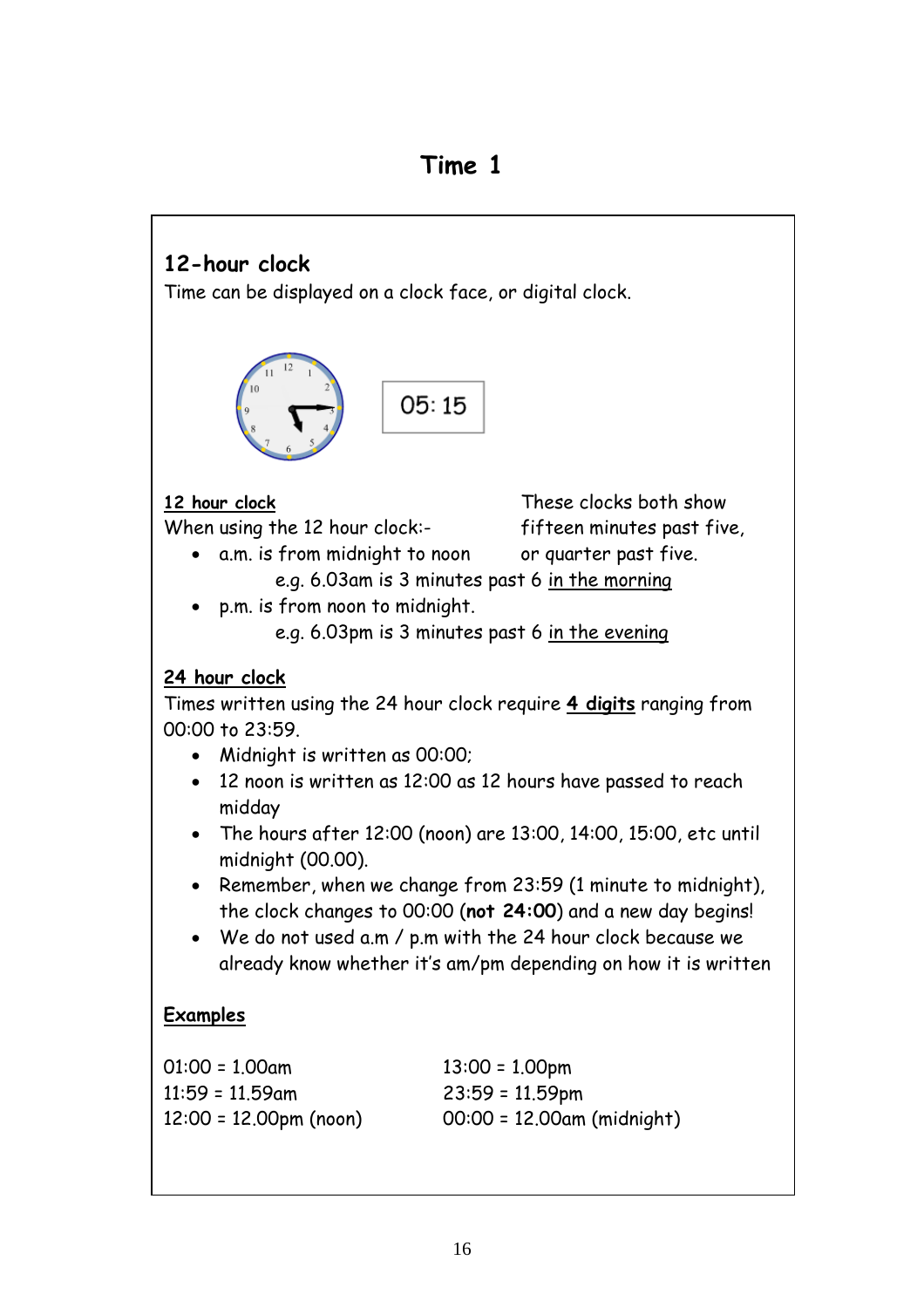

 $52$  weeks  $\vert$  = 1 year 365 | days | = 1 year  $366$   $\qquad$   $\qquad$   $\qquad$   $\qquad$   $\qquad$   $\qquad$   $\qquad$   $\qquad$   $\qquad$   $\qquad$   $\qquad$   $\qquad$   $\qquad$   $\qquad$   $\qquad$   $\qquad$   $\qquad$   $\qquad$   $\qquad$   $\qquad$   $\qquad$   $\qquad$   $\qquad$   $\qquad$   $\qquad$   $\qquad$   $\qquad$   $\qquad$   $\qquad$   $\qquad$   $\qquad$   $\qquad$   $\qquad$   $\qquad$   $\qquad$   $\qquad$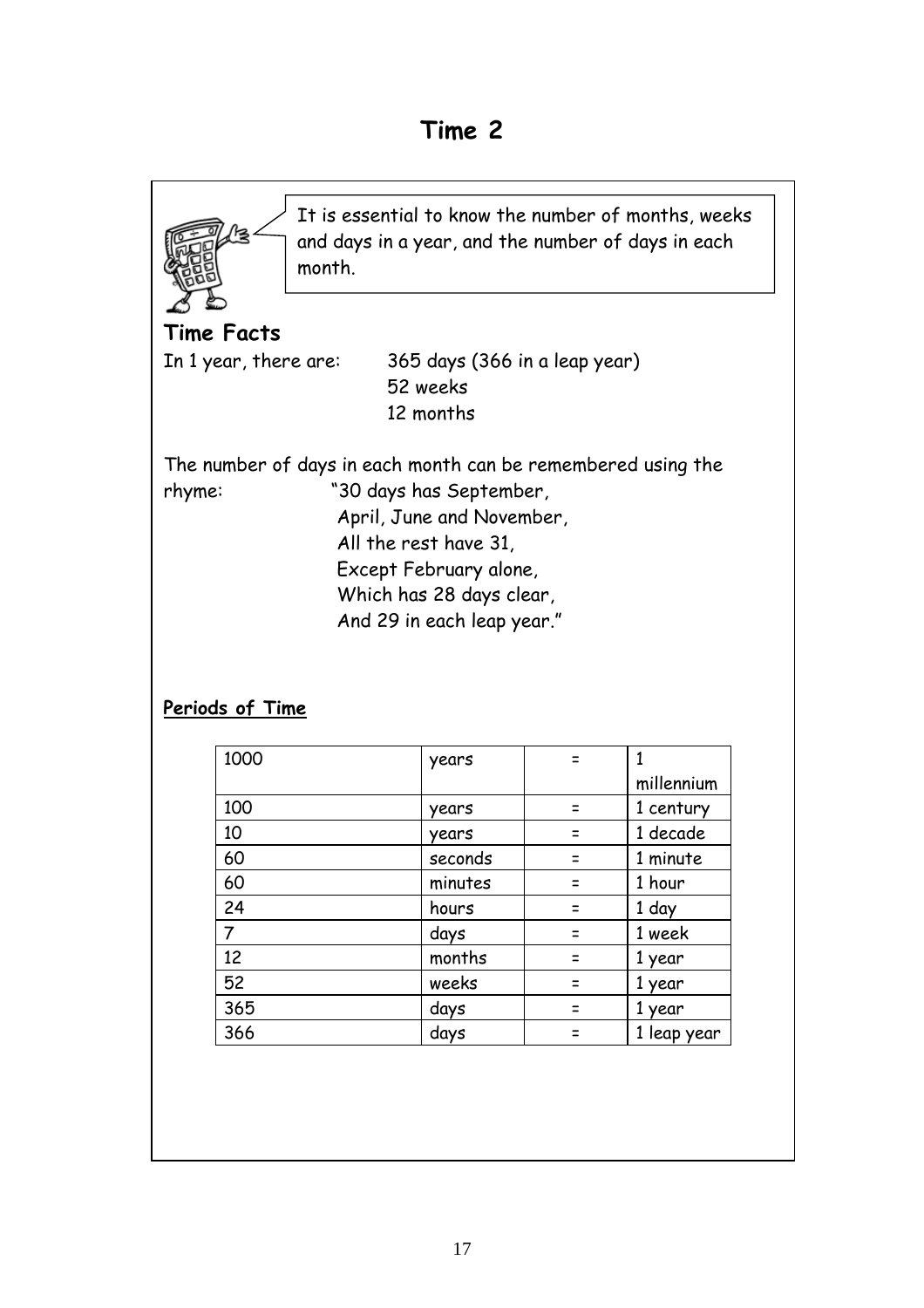# **Time 3**

| <u>Time Intervals (in hours and minutes)</u>                                                                                                                                                                                                                                                                                                                                                                                                                                                                                                                                   |
|--------------------------------------------------------------------------------------------------------------------------------------------------------------------------------------------------------------------------------------------------------------------------------------------------------------------------------------------------------------------------------------------------------------------------------------------------------------------------------------------------------------------------------------------------------------------------------|
| <b>Short Time Intervals</b><br>Example - How long is it from 2.45pm to 6.05pm?<br>There are different ways of working out the duration. An effective method<br>is to use the 'counting on' strategy.<br>Step 1 - Create a timeline showing the start time (e.g 2.45pm),<br>Step 2 - Now write down the next 'whole hour' (e.g. 3.00pm)<br>Step 3 - Now put the 'whole hour that comes becomes your finish time (e.g<br>6.00 <sub>pm</sub><br>Step 4 - Put the finish time on your timeline (e.g 6.05pm)<br>Step 5 - Now calculate the duration of time in jumps as shown below |
| The length of a time interval can be found by counting on.<br>Do not use<br>Example<br>subtraction.<br>A film starts at 6.50pm and ends at 8.35pm.<br>What is the length of the film.<br>$+10$ min<br>$+1$ hour<br>$+35$ min                                                                                                                                                                                                                                                                                                                                                   |
|                                                                                                                                                                                                                                                                                                                                                                                                                                                                                                                                                                                |
| 8.00pm<br>6.50pm<br>7.00pm<br>8.35pm<br>Length of film = 10minutes + 1 hour + 35 minutes = 1 hour 45 minutes<br>Step 6 - Finally add up your hours and minutes (3 hours, plus 15 minutes, plus<br>5 minutes = 3 hours and 20 minutes)                                                                                                                                                                                                                                                                                                                                          |
| <b>Longer Time Intervals</b><br>Example - How long is it from 7.54pm to 4.16am?<br>Use the same method above but to make the calculation easier, include<br>midnight in your timeline, as shown below                                                                                                                                                                                                                                                                                                                                                                          |
| 8.00pm<br>4.00 <sub>am</sub><br>7.54pm<br>midnight<br>4.16am<br>$+4$ hours<br>$+6$ mins<br>$+4$ hours<br>$+16 \text{mins}$<br>In total we have 8 hours and 22 minutes.                                                                                                                                                                                                                                                                                                                                                                                                         |
|                                                                                                                                                                                                                                                                                                                                                                                                                                                                                                                                                                                |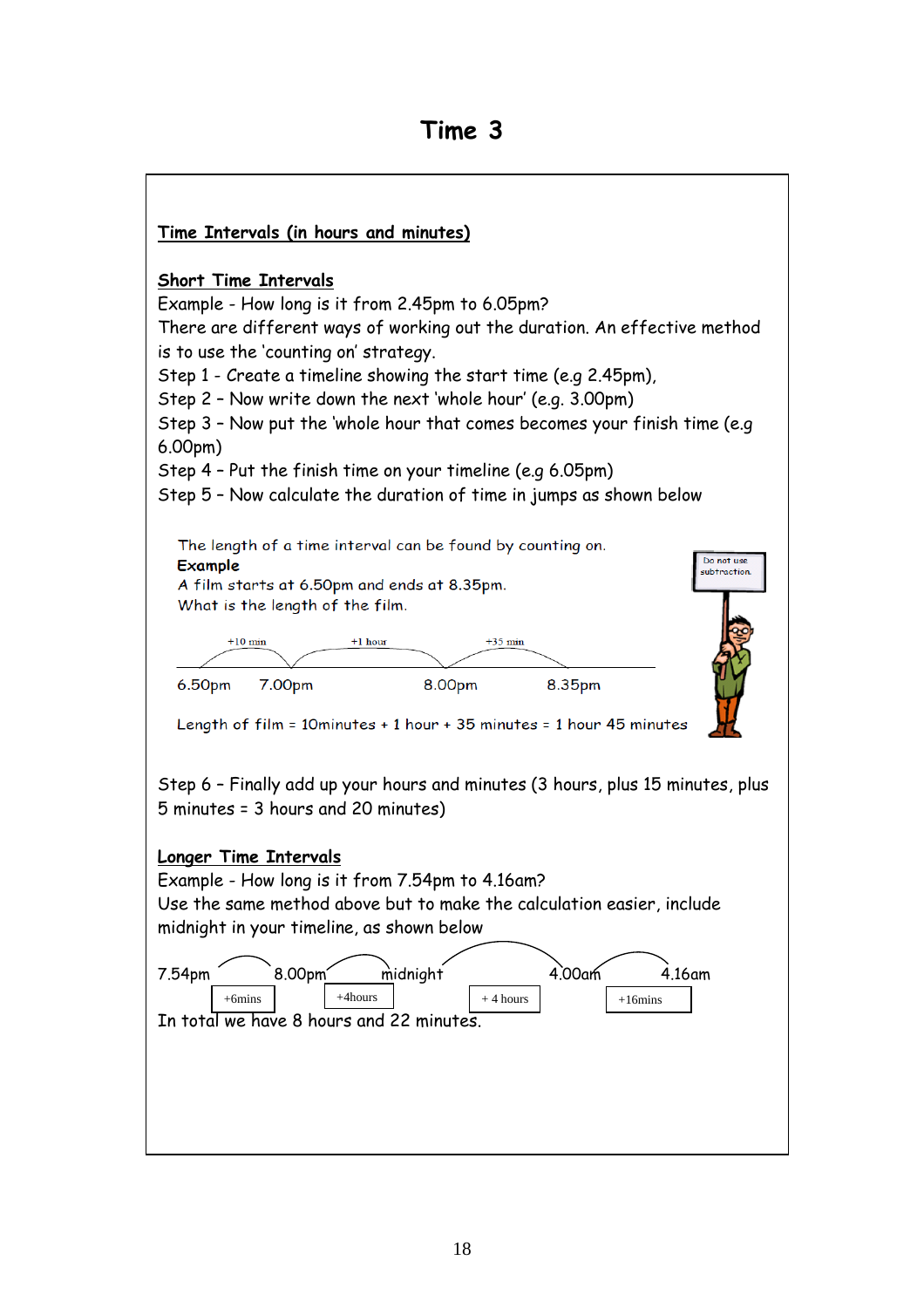#### **Reading Timetables**

Timetables are presented in many ways. You will need to read information in rows (going across) or in columns (going down).

Look at the following timetable:-

| Daily Train Times<br>Glasgow-Crianlarich |       |       |       |       |  |
|------------------------------------------|-------|-------|-------|-------|--|
| Glasgow                                  | 08.20 | 08.50 | 12.40 | 18.20 |  |
| Dalmuir                                  | 08.38 | 09.08 | 12.58 | 18.38 |  |
| <b>Tarbet</b>                            | 09.35 | 10.05 | 13.55 | 19.35 |  |
| Ardlui                                   | 09.51 | 10.21 | 14.11 | 19.51 |  |
| <b>Crianlarich Campsite</b>              | 10.05 | 10.35 | 14.25 | 20.05 |  |

• We can tell it is in 24 hour time

Look at the first row. We can see the 4 departure times from Glasgow Train Station.

• Columns shows the arrival time at each station so the first Glasgow train leaves at 8.20am arriving at Dalmuir at 8.38am, Tarbet at 9.35am, Ardlui at 9.51am and Crianlarich at 10.05am.

#### **Stopwatches**

**Example 1**

A stopwatch shows the following:-

#### 5:31•96

In general, stopwatches show

hours : minutes : seconds . hundredths of a second.

As we can see, no hours have been recorded on this stopwatch so the stopwatch reads:- 5 minutes, 31 seconds and 96 hundredths of a second

#### **Example 2**

A stopwatch shows the following:- This stopwatch shows:- 2 hours, 34 minutes, 53 seconds and 91 hundredths of a second

Using and comparing stopwatches

Here are five times for a race.

The time in recorded in minutes, therefore each stopwatch shows minutes, seconds and milliseconds 5:31•96 5:32•46 5:31•57 5:32•38 5:29•48

We can tell that the slowest time in the race is 5 minutes, 32 seconds and 46 milliseconds. We can tell that the fastest time in the race is 5 minutes, 29 seconds and 48 milliseconds.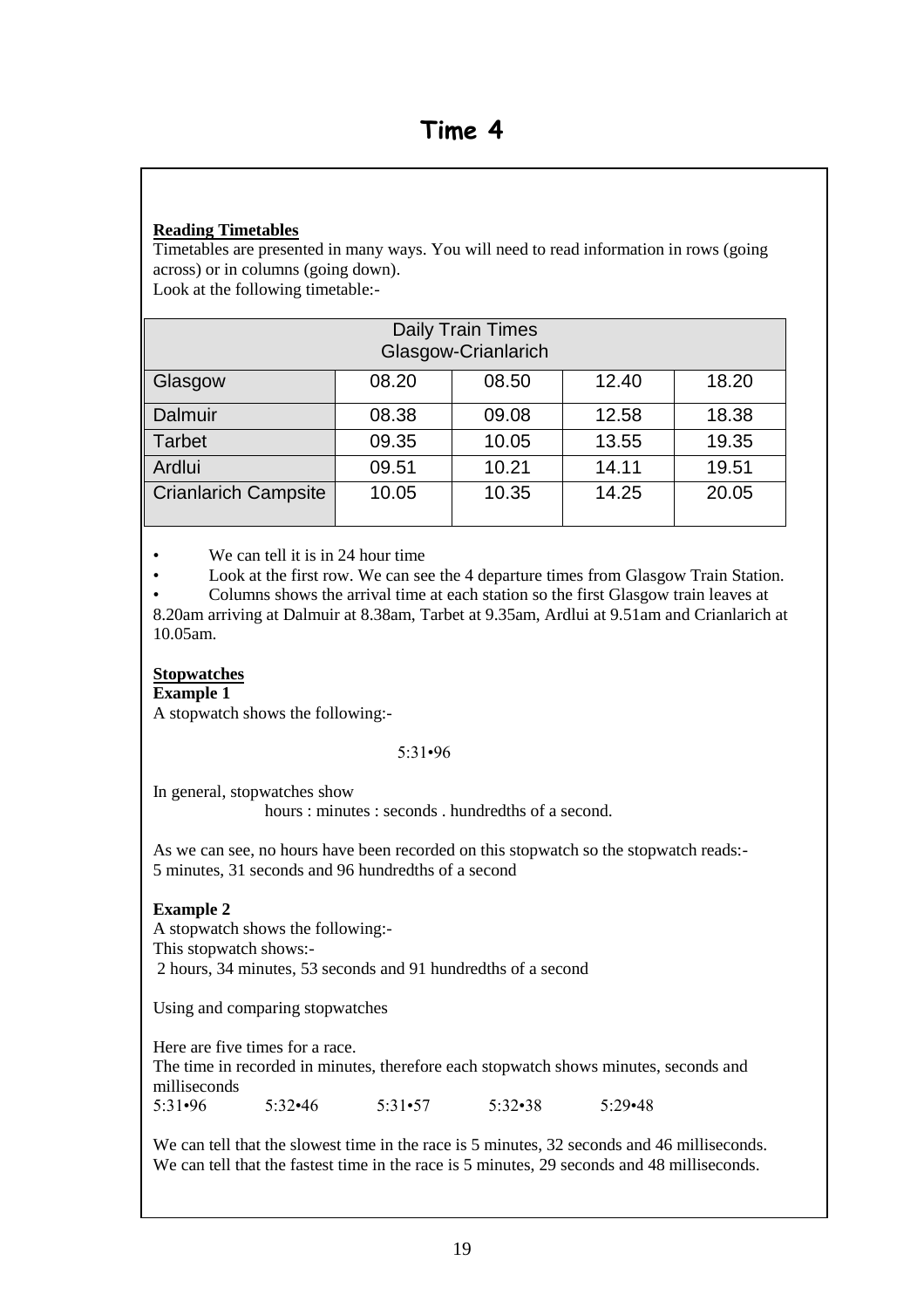| Speed, Distance and Time Calculations                                                          |                                                   |                                                                                                                           |  |  |  |
|------------------------------------------------------------------------------------------------|---------------------------------------------------|---------------------------------------------------------------------------------------------------------------------------|--|--|--|
| Distance = $Speed \times Time$<br>$Speed = Distance \div Time$<br>$Time = Distance \div Speed$ |                                                   |                                                                                                                           |  |  |  |
| <u>Examples</u>                                                                                | Distance - Calculate the distance travelled a:-   |                                                                                                                           |  |  |  |
| a) Lorry, going at 30mph for 7 hours                                                           |                                                   |                                                                                                                           |  |  |  |
|                                                                                                | $D = S \times T$ $D = 30 \times 7$                | Distance = 210 miles                                                                                                      |  |  |  |
| b) plane travelling at 380mph for 4 $\frac{1}{2}$ hours                                        |                                                   |                                                                                                                           |  |  |  |
| $D = S \times T$ $D = 380 \times 4\frac{1}{2}$                                                 |                                                   | Distance = $380 \times 4$ which is 1520<br>plus $\frac{1}{2}$ x 380 which equals 190 miles<br>Total distance = 1710 miles |  |  |  |
| Speed - Work out these average speeds:-                                                        |                                                   |                                                                                                                           |  |  |  |
| a) A rocket flies 150 metres in 5 seconds                                                      |                                                   |                                                                                                                           |  |  |  |
|                                                                                                | $S = D \div T$ $S = 150 \div 5$                   | Speed = 30 metres per second                                                                                              |  |  |  |
| b) A plane flies 1820 miles in 5 hours                                                         |                                                   |                                                                                                                           |  |  |  |
|                                                                                                |                                                   | $S = D \div T$ $S = 1820 \div 5$ Speed = 364 miles per hour (mph)                                                         |  |  |  |
| <b>Time - Calculate the time taken for each journey:-</b>                                      |                                                   |                                                                                                                           |  |  |  |
| a) driving 490 miles at an average speed of 70mph                                              |                                                   |                                                                                                                           |  |  |  |
|                                                                                                | $T = D \div S$ $T = 490 \div 70$ $Time = 7$ hours |                                                                                                                           |  |  |  |
| b) skating, at 4 km/hr for 16 km                                                               |                                                   |                                                                                                                           |  |  |  |
|                                                                                                | $T = D \div S$ $T = 16 \div 4$ Time = 4 hours     |                                                                                                                           |  |  |  |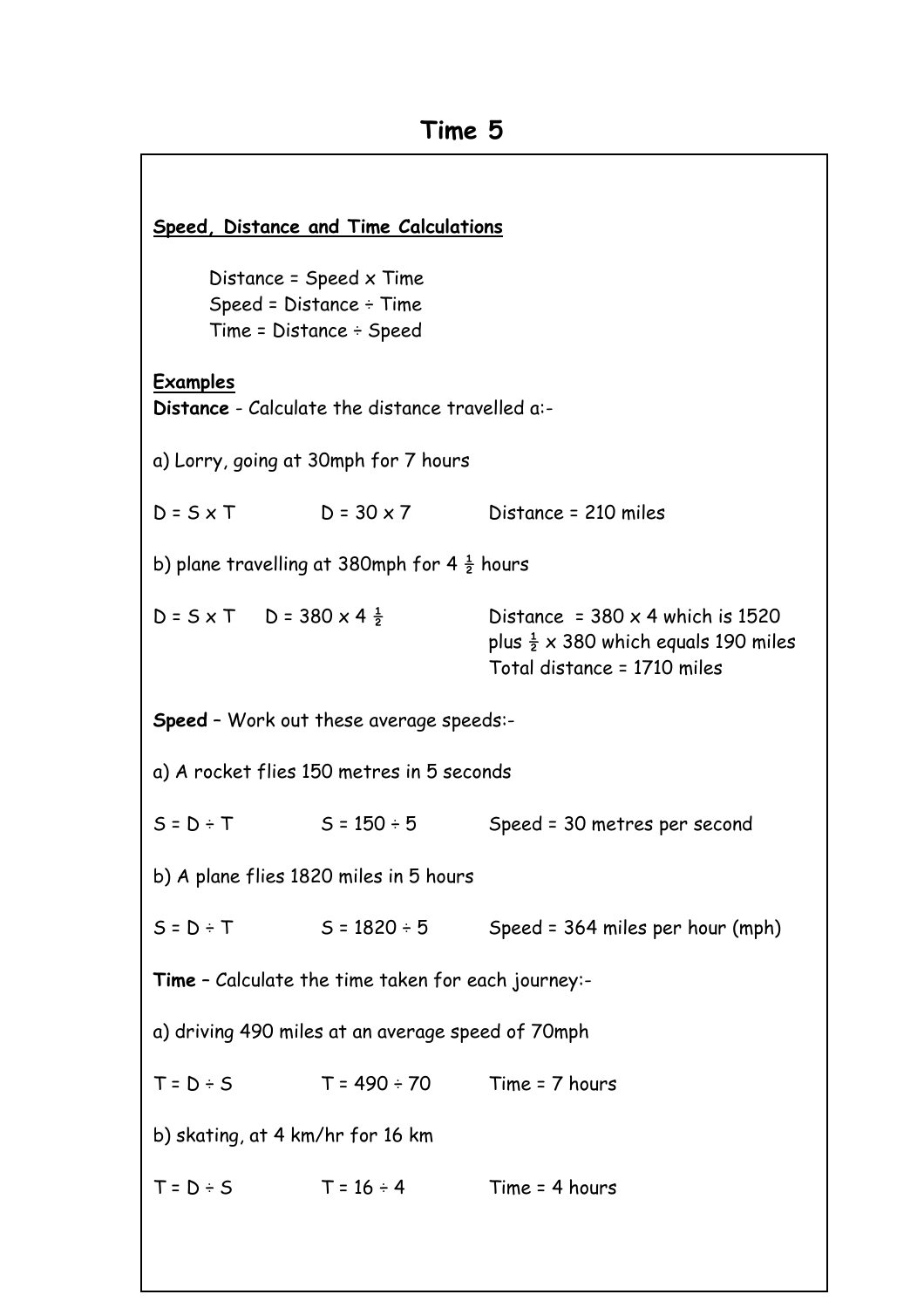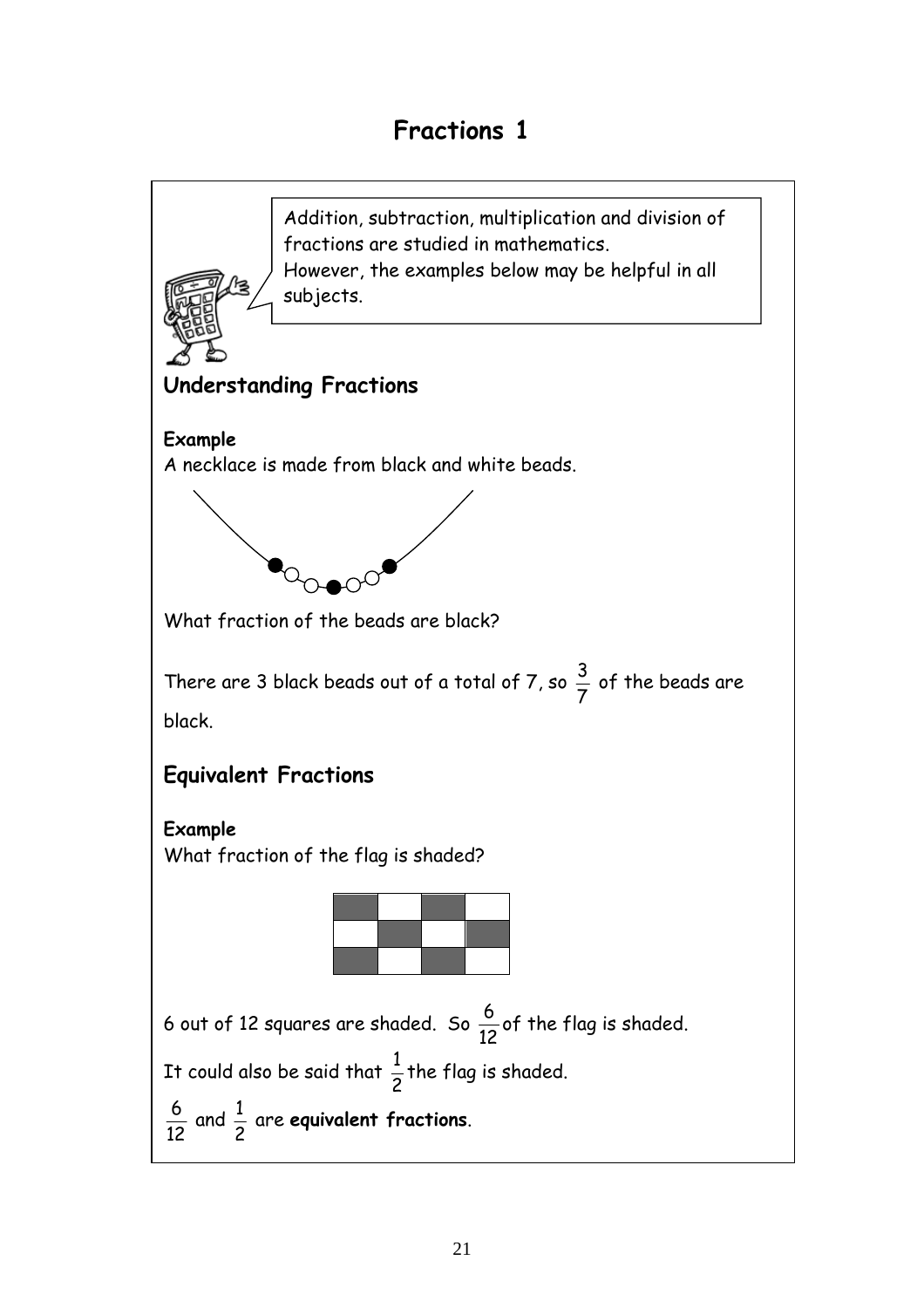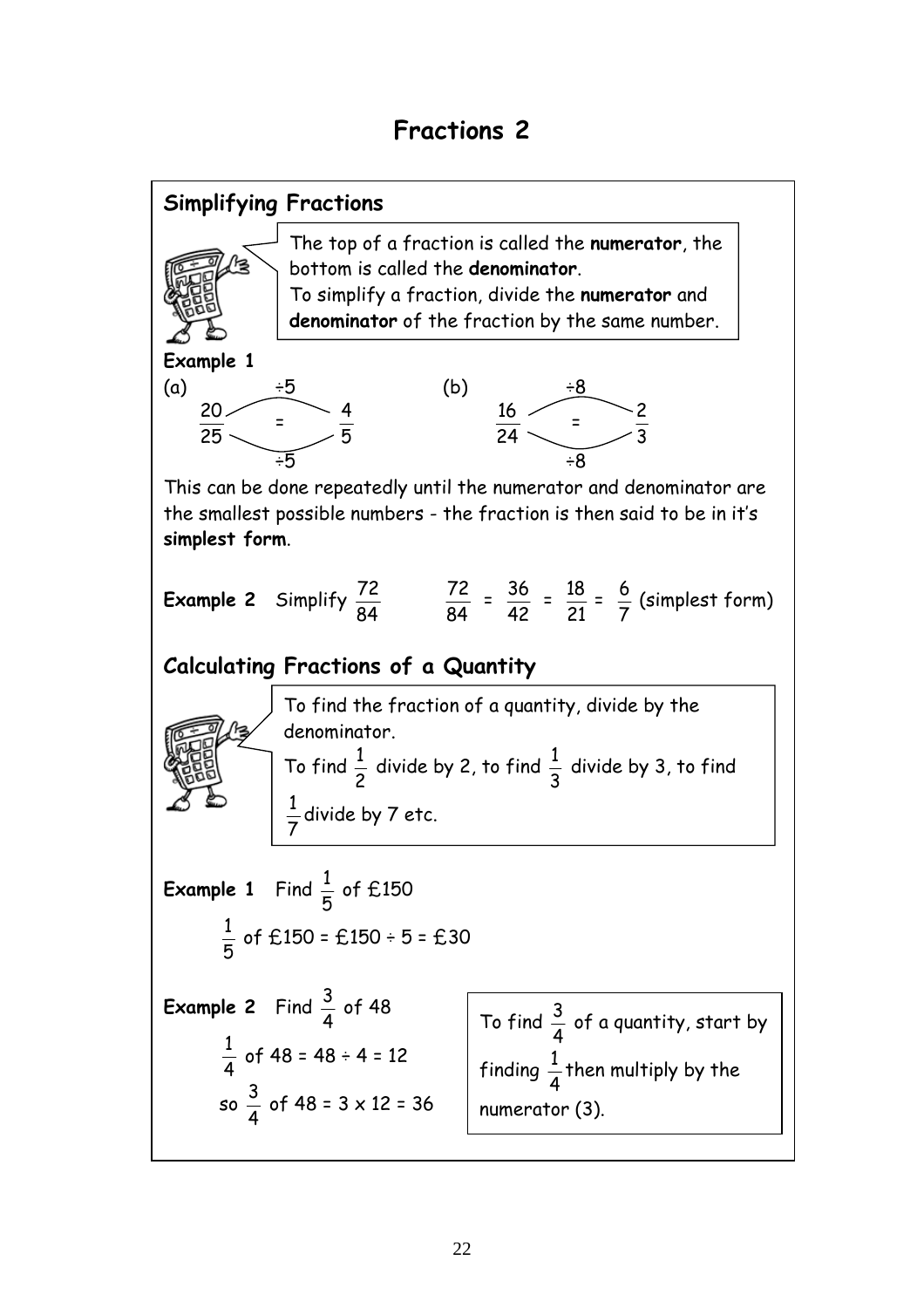#### Mixed Numbers and Improper Fractions

- If the numerator of a fraction is smaller than the denominator then the fraction is called a proper fraction.
- $\bullet$ If the numerator is larger than the denominator then the fraction is an improper fraction.
- If a number comprises a whole number and a fraction then it is called a mixed number.

#### **Examples**

 $\frac{3}{4}$  is a proper fraction,  $\frac{11}{2}$  is an improper fraction,  $2\frac{1}{3}$  is a mixed number.

#### **Conversion Between Mixed Numbers and Improper Fractions**

To write an improper fraction as a mixed number we calculate how many whole numbers there are (by considering multiples of the denominator) and then the remaining fraction part.

#### **Examples**



Conversely, to write a mixed number as an improper fraction we convert the whole number to a fraction and then add the existing fraction on.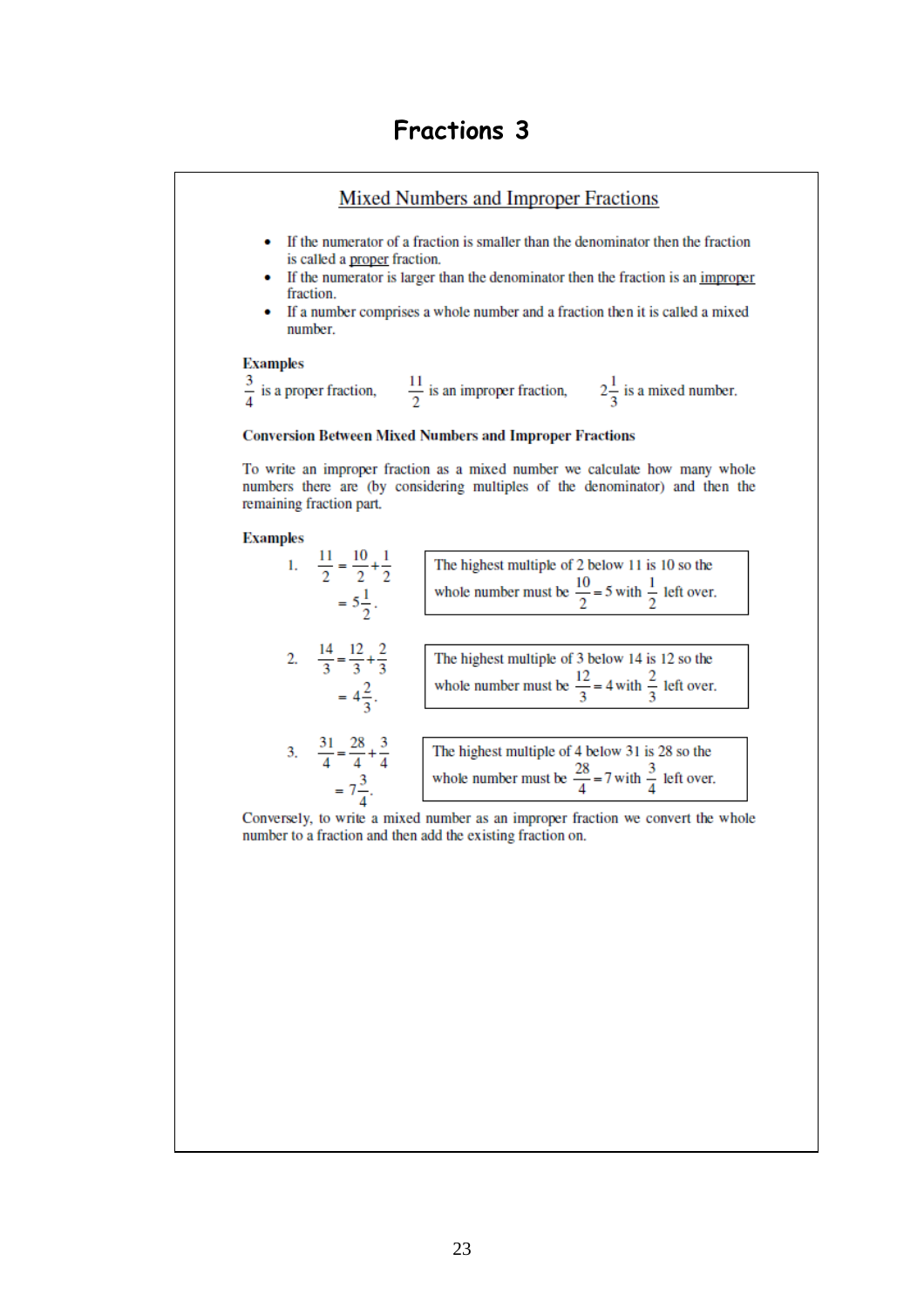# **Percentages 1**



2 1

3 2

4 3

0.5

0.666…

0.75

50%

 $66^2$ / $3\%$ 

75%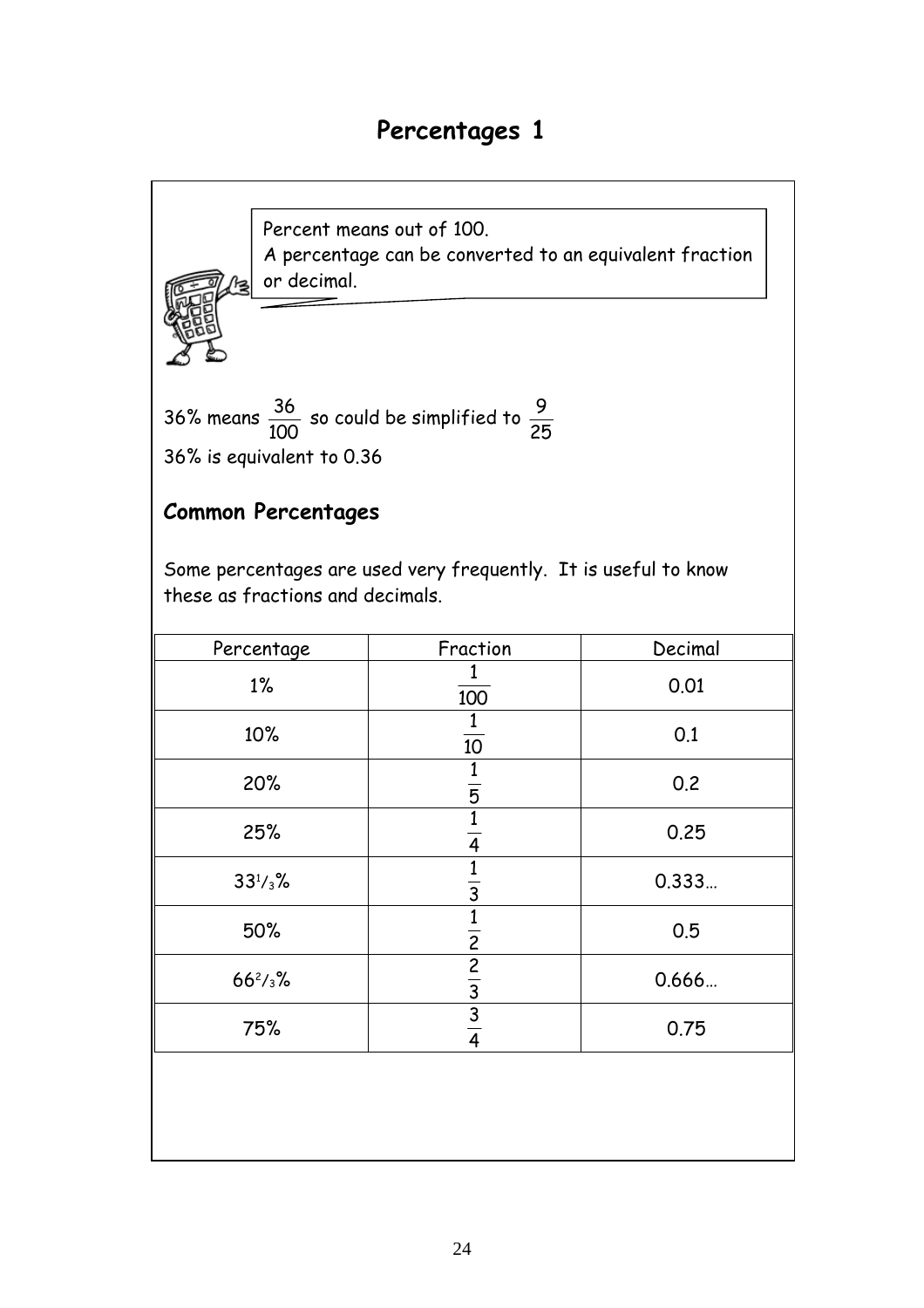There are many ways to calculate percentages of a quantity. Some of the common ways are shown below.

**Non- Calculator Methods**

**Method 1 Using Equivalent Fractions**

**Example** Find 25% of £640

25% of £640 = 
$$
\frac{1}{4}
$$
 of £640 = £640 ÷ 4 = £160

### **Method 2 Using 1%**

In this method, first find 1% of the quantity (by dividing by 100), then multiply to give the required value.

**Example** Find 9% of 200g

1% of 
$$
200g = \frac{1}{100}
$$
 of  $200g = 200g \div 100 = 2g$ 

so 9% of 200g = 9 x 2g = 18g

### **Method 3 Using 10%**

This method is similar to the one above. First find 10% (by dividing by 10), then multiply to give the required value.

**Example** Find 70% of £35

 $\overline{\phantom{0}}$ 

10% of £35 = 
$$
\frac{1}{10}
$$
 of £35 = £35 ÷ 10 = £3.50

so 70% of £35 = 
$$
7 \times £3.50 = £24.50
$$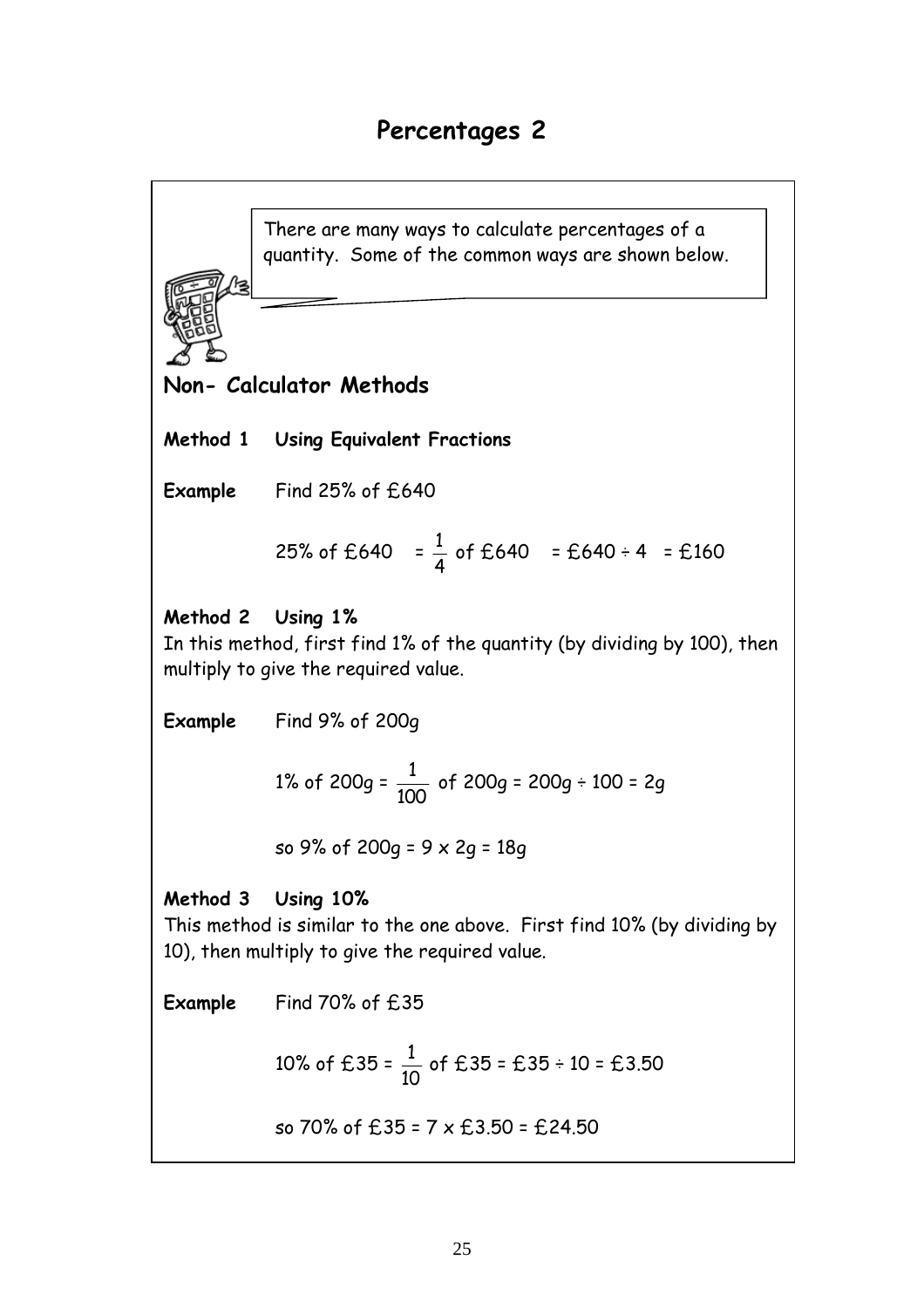### **Non- Calculator Methods (continued)**

The previous 2 methods can be combined so as to calculate any percentage.

**Example** Find 23% of £15000

10% of  $£15000 = £1500$  so  $20% = £1500 \times 2 = £3000$ 1% of  $£15000 = £150$  so 3% = £150 x 3 = £450

 $23\%$  of £15000  $=$  £3000 + £450  $=$  £3450

### **Calculator Method**

To find the percentage of a quantity using a calculator, change the percentage to a decimal, then multiply.

**Example 1** Find 23% of £15000

23% = 0.23 so 23% of £15000 = 0.23  $\times$  £15000 = £3450



We do not use the % button on calculators. The methods taught in the mathematics department are all based on converting percentages to decimals.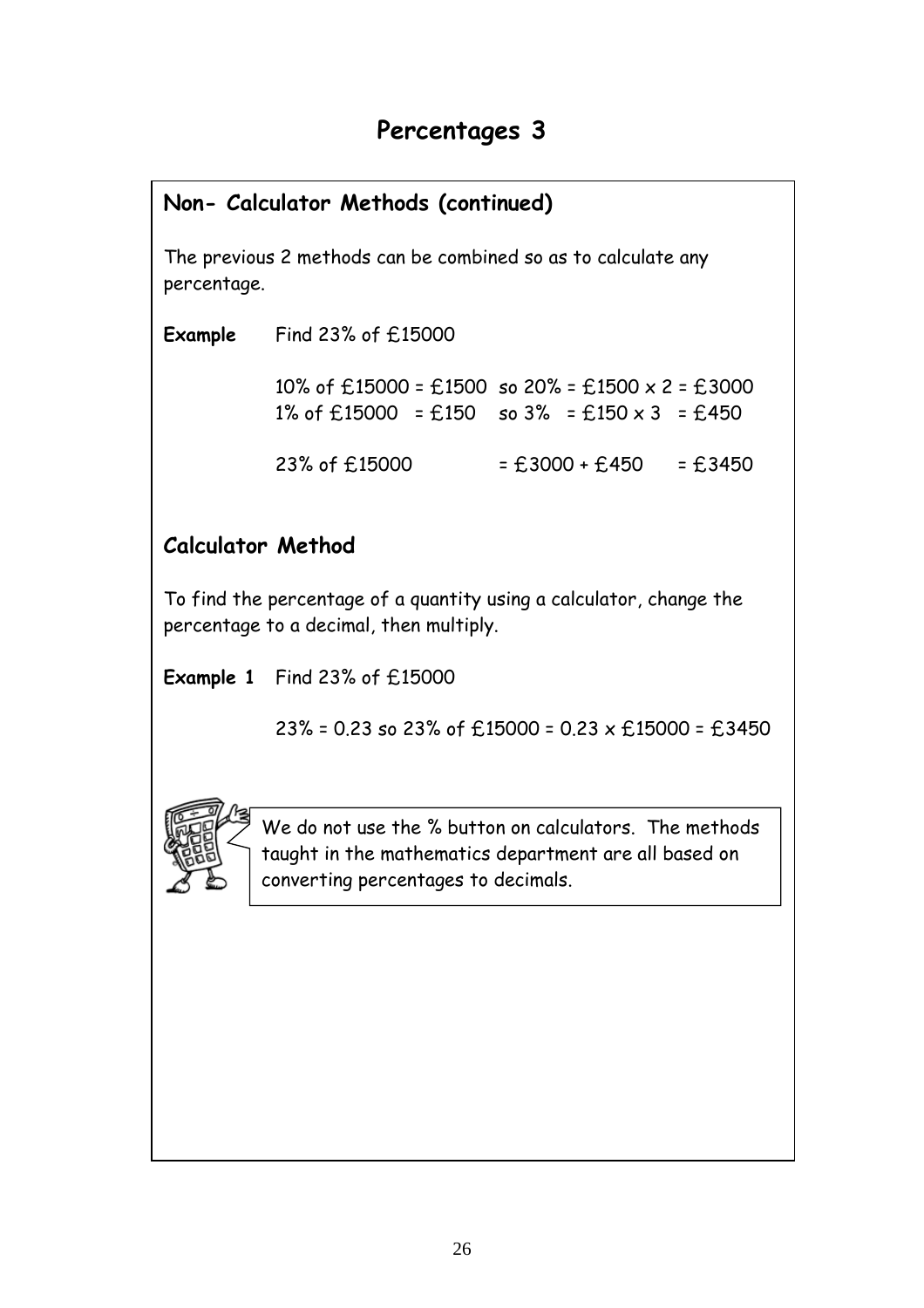### **Finding the percentage**

To find a percentage of a total, first make a fraction, then convert to a decimal by dividing the top by the bottom. This can then be expressed as a percentage.

**Example 1** There are 30 pupils in Class 3A3. 18 are girls. What percentage of Class 3A3 are girls?

$$
\frac{18}{30} = \frac{6}{10} = 60\%
$$

**Example 2** James scored 36 out of 44 his biology test. What is his percentage mark? Score =  $\overline{a}$ 36 44  $= 36 \div 44 = 0.81818...$ 

= 81.818..% = 82% (rounded)

**Example 3** In class 1X1, 14 pupils had brown hair, 6 pupils had blonde hair, 3 had black hair and 2 had red hair. What percentage of the pupils were blonde?

> Total number of pupils =  $14 + 6 + 3 + 2 = 25$ 6 out of 25 were blonde, so, 6 24 24%

$$
\frac{6}{25} = \frac{21}{100} = 2
$$

24% were blonde.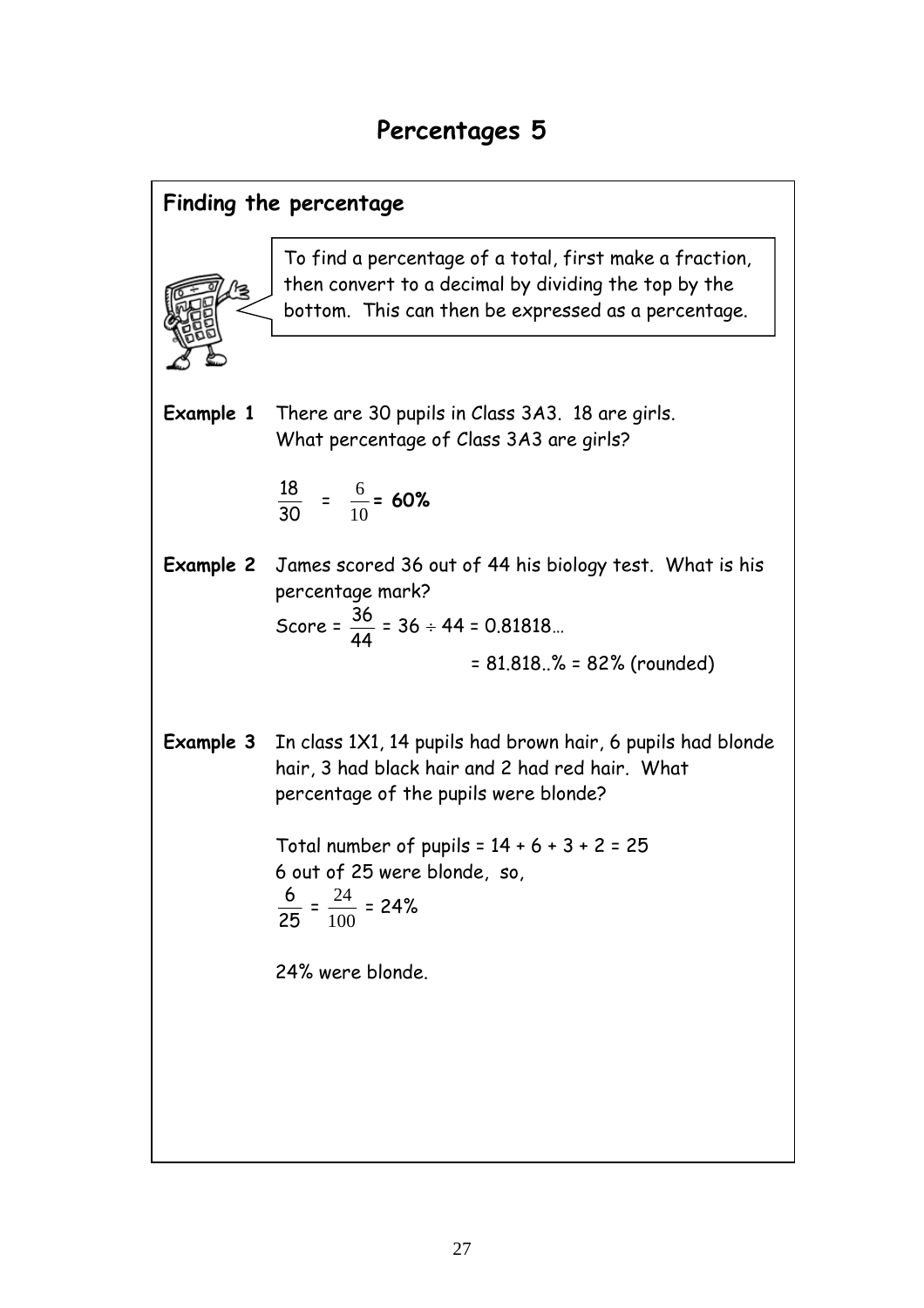# **Ratio 1**



So the chocolate bar will contain 10g of nuts.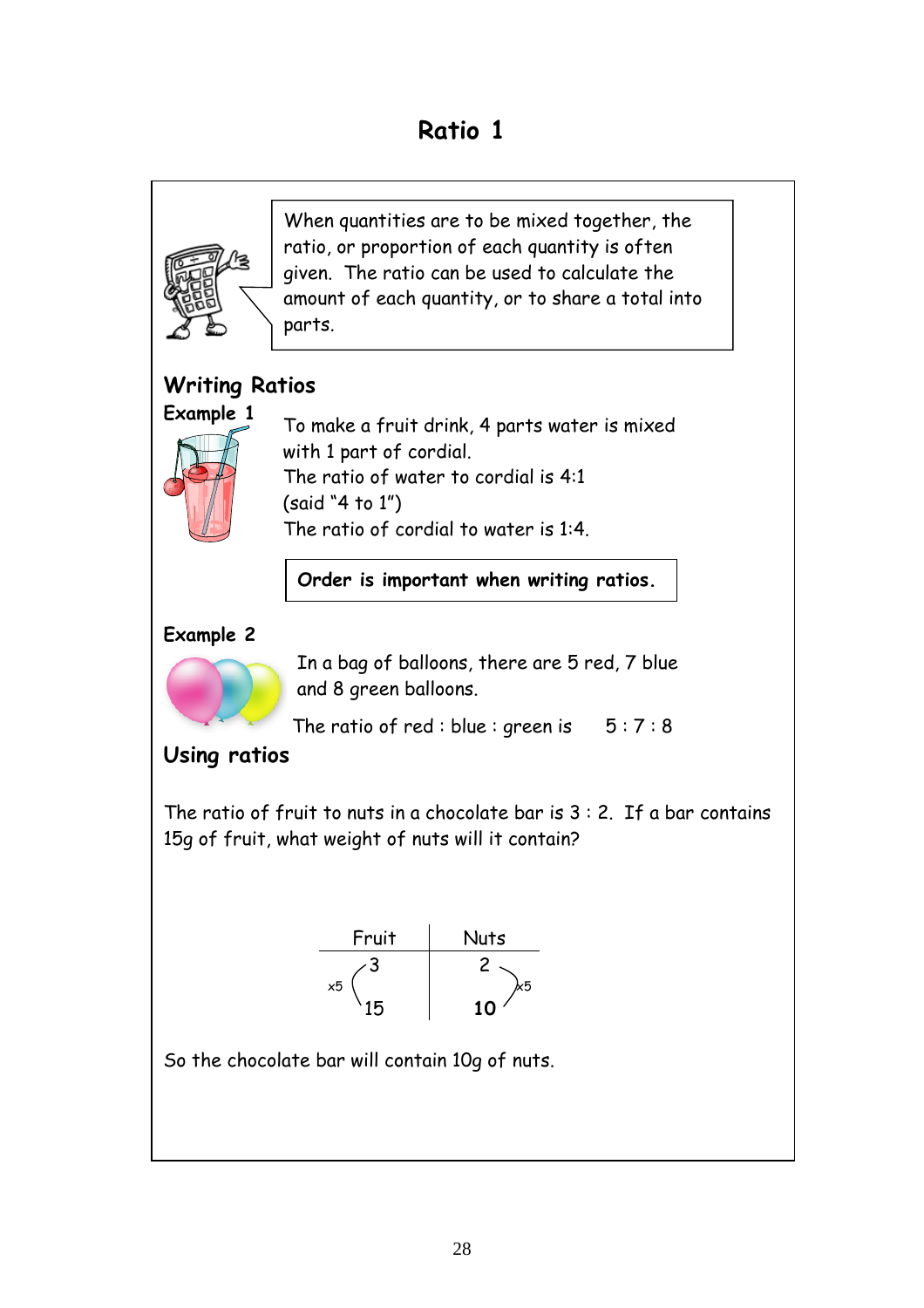# **Proportion**

Two quantities are said to be in direct proportion if when one doubles the other doubles. We can use proportion to solve problems.

It is often useful to make a table when solving problems involving proportion.

### **Example 1**

A car factory produces 1500 cars in 30 days. How many cars would they produce in 90 days?



The factory would produce 4500 cars in 90 days.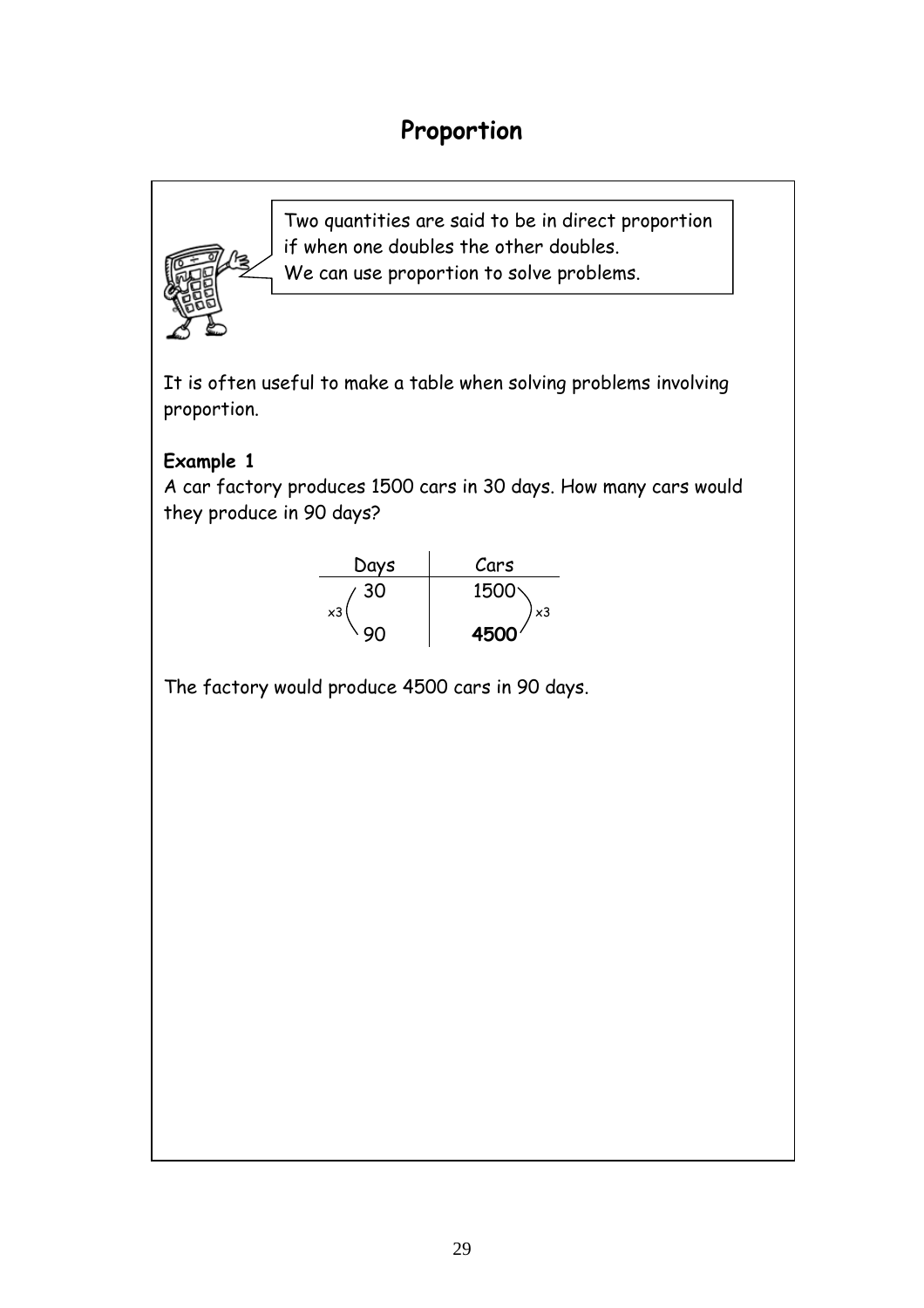# **Information Handling : Tables**

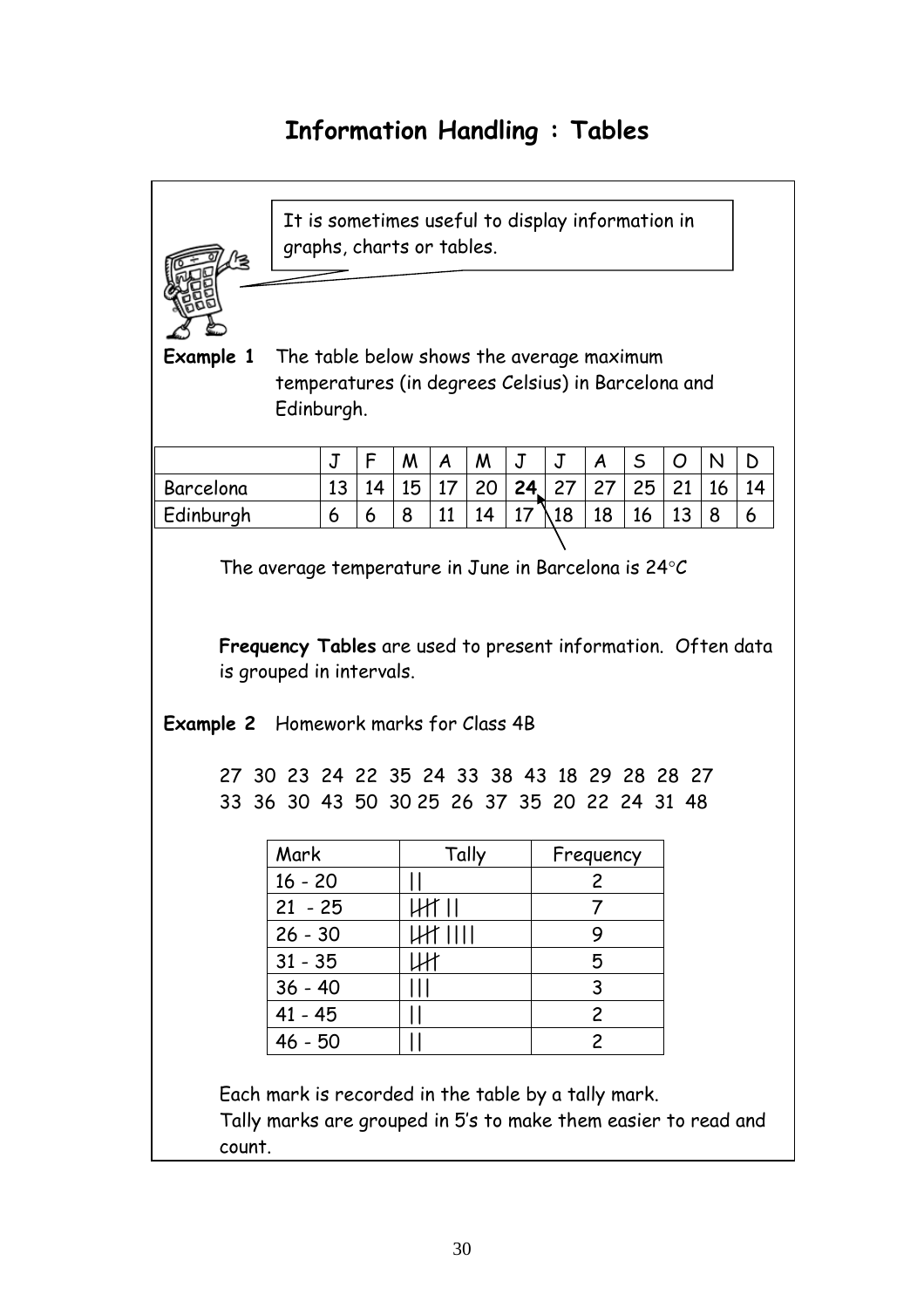# **Information Handling : Bar Graphs**



Bar graphs are often used to display data. The horizontal axis should show the categories or class intervals, and the vertical axis the frequency. All graphs should have a title, and each axis must be labelled.





**Example 2** How do pupils travel to school?



When the horizontal axis shows categories, rather than grouped intervals, it is common practice to leave gaps between the bars.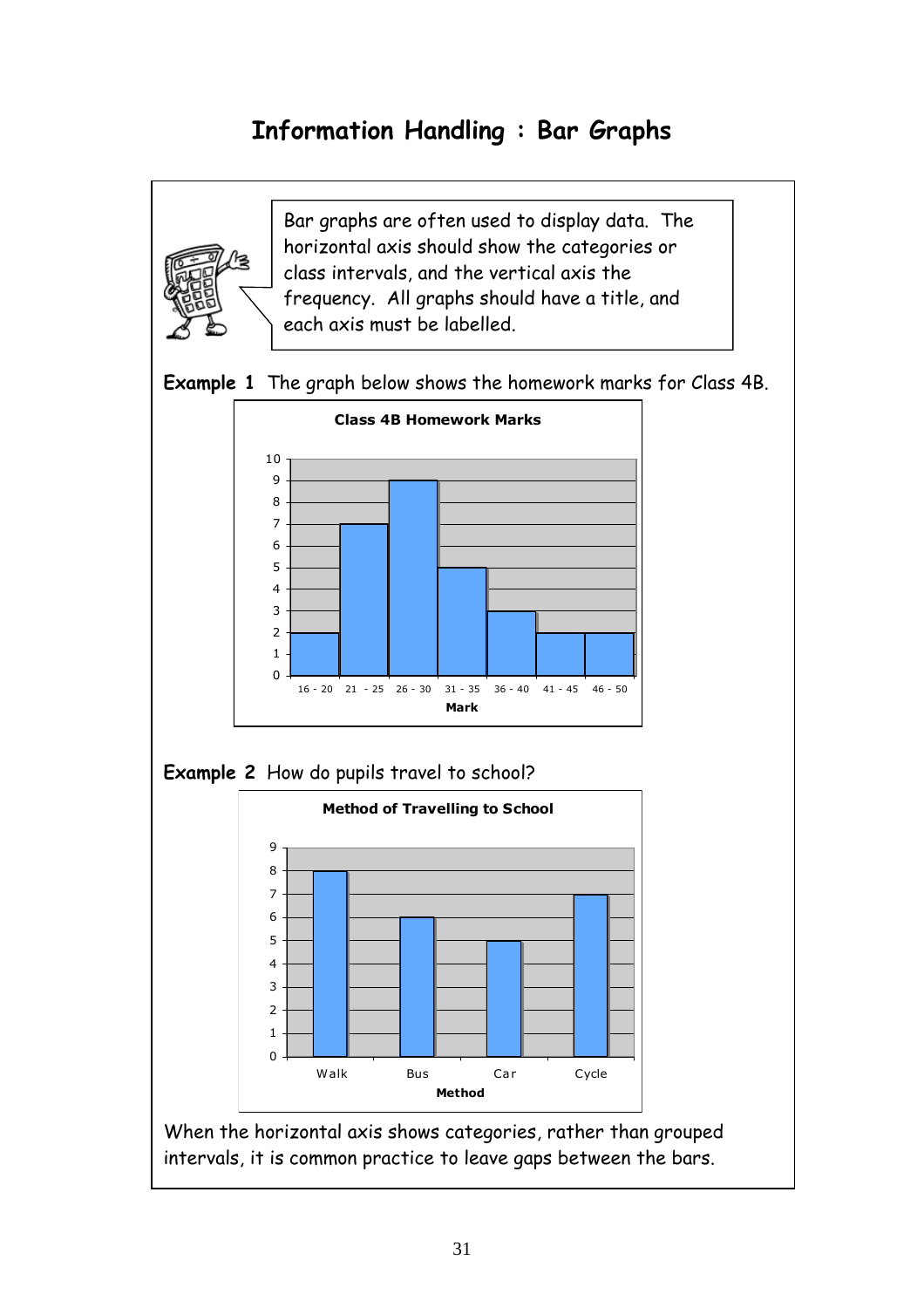# **Information Handling : Line Graphs**



Line graphs consist of a series of points which are plotted, then joined by a line. All graphs should have a title, and each axis must be labelled. The trend of a graph is a general description of it.





The trend of the graph is that her weight is decreasing.

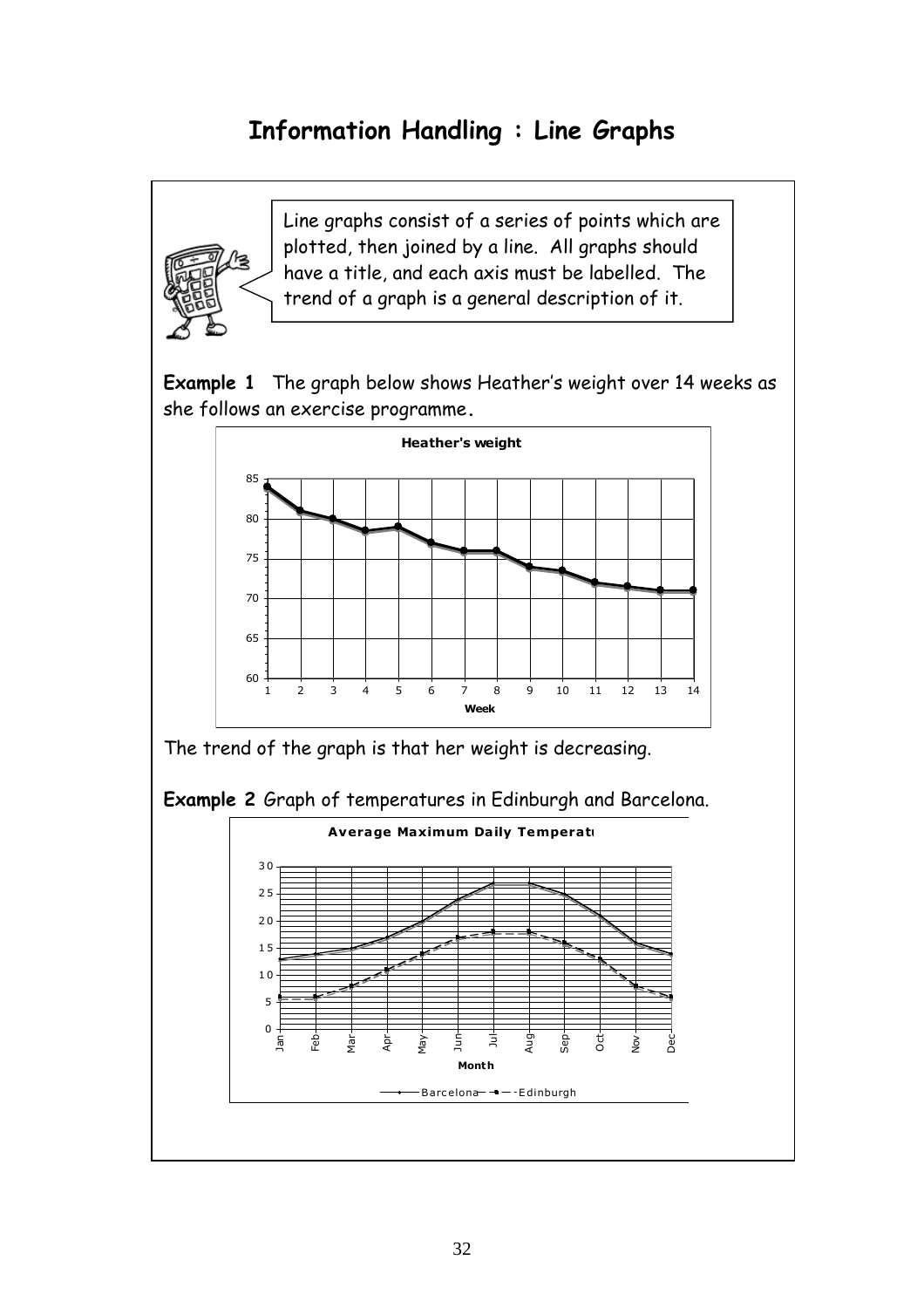# **Information Handling : Pie Charts**

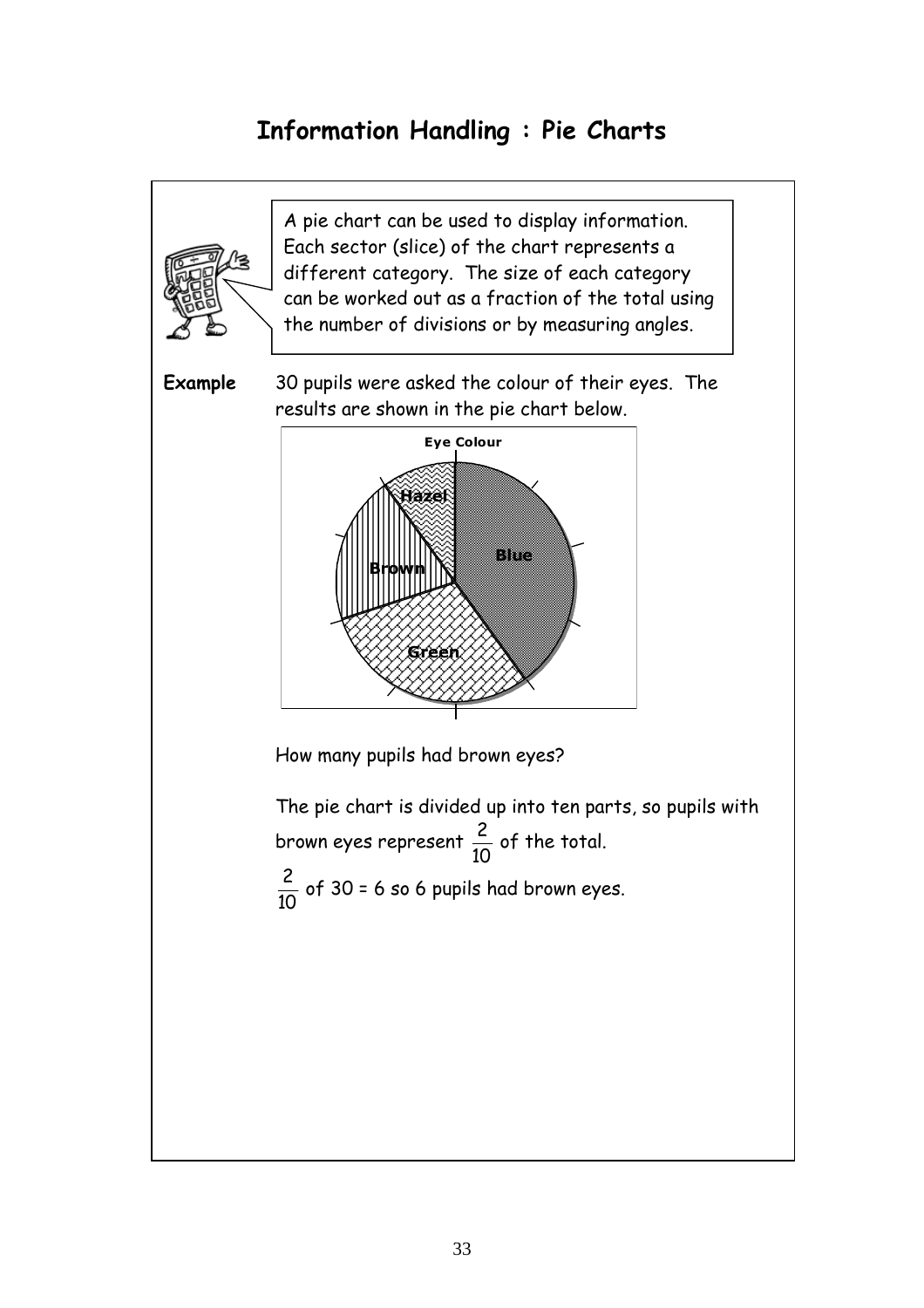# **Information Handling : Averages**



To provide information about a set of data, the average value may be given. There are 3 ways of finding the average value – the mean, the median and the mode.

### **Mean**

The mean is found by adding all the data together and dividing by the number of values.

### **Median**

The median is the middle value when all the data is written in numerical order (if there are two middle values, the median is half-way between these values).

### **Mode**

The mode is the value that occurs most often.

### **Range**

The range of a set of data is a measure of spread. Range = Highest value – Lowest value

**Example** Class 1A4 scored the following marks for their homework assignment. Find the mean, median, mode and range of the results.

$$
7, \quad 9, \quad 7, \quad 5, \quad 6, \quad 7, \quad 10, \quad 9, \quad 8, \quad 4, \quad 8, \quad 5, \quad 7, \quad 10
$$

Mean =  $7 + 9 + 7 + 5 + 6 + 7 + 10 + 9 + 8 + 4 + 8 + 5 + 7 + 10$ 14

$$
= \frac{102}{14} = 7.285...
$$
 Mean = 7.3 to 1 decimal place

Ordered values: 4, 5, 5, 6, 7, 7, 7, 7, 8, 8, 9, 9, 10, 10 Median = 7

7 is the most frequent mark, so Mode = 7

Range = 10 – 4 = 6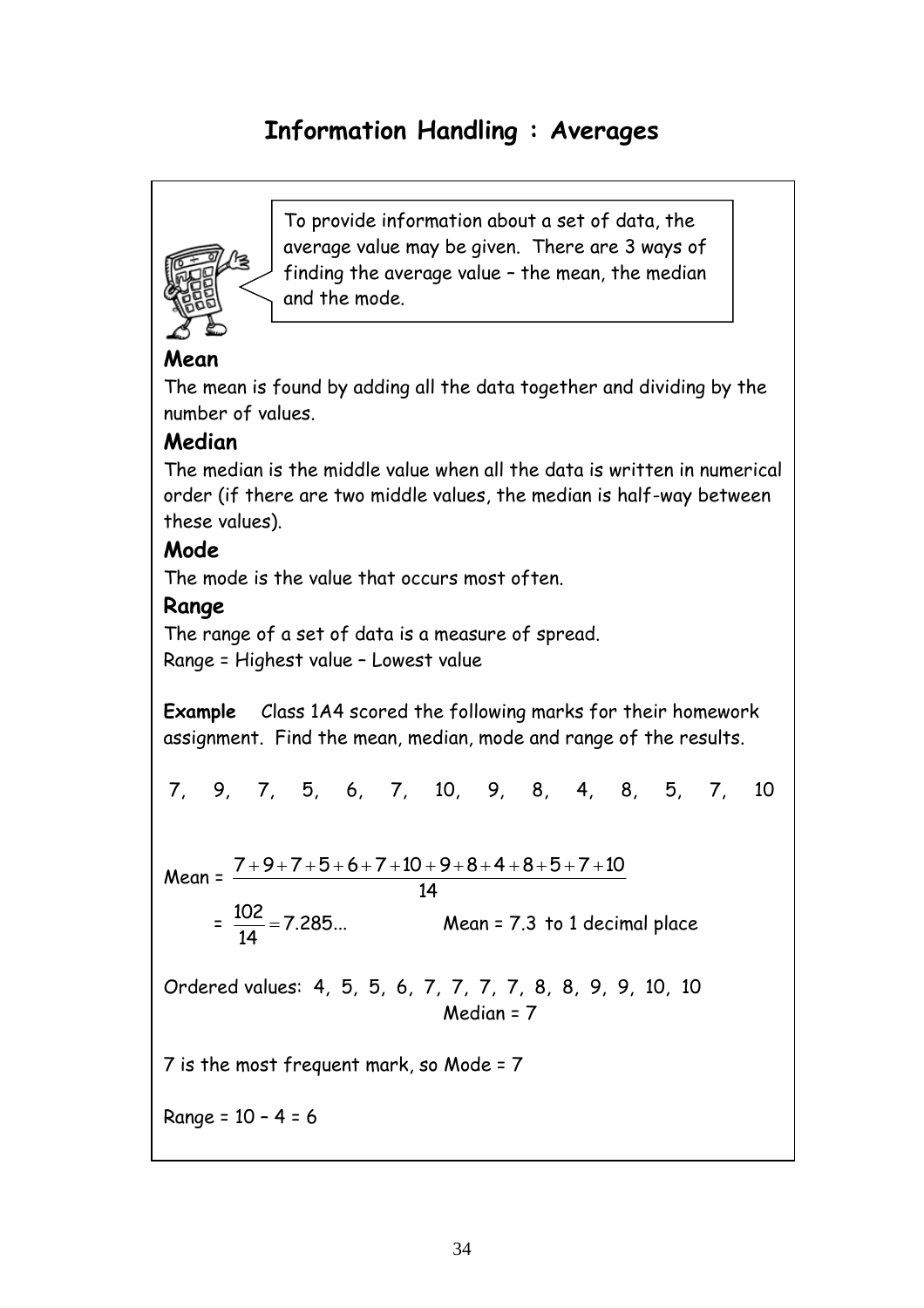# **Mathematical Dictionary (Key words):**

| Add; Addition          | To combine 2 or more numbers to get one number                    |  |
|------------------------|-------------------------------------------------------------------|--|
| $^{(+)}$               | (called the sum or the total)                                     |  |
|                        | Example: $12+76 = 88$                                             |  |
| a.m.                   | (ante meridiem) Any time in the morning (between                  |  |
|                        | midnight and 12 noon).                                            |  |
| Approximate            | An estimated answer, often obtained by rounding to                |  |
|                        | nearest 10, 100 or decimal place.                                 |  |
| Calculate              | Find the answer to a problem. It doesn't mean that                |  |
|                        | you must use a calculator!                                        |  |
| Data                   | A collection of information (may include facts, numbers           |  |
|                        | or measurements).                                                 |  |
| Denominator            | The bottom number in a fraction (the number of parts              |  |
|                        | into which the whole is split).                                   |  |
| Difference (-)         | The amount between two numbers (subtraction).                     |  |
|                        | Example: The difference between 50 and 36 is 14                   |  |
|                        | $50 - 36 = 14$                                                    |  |
|                        | Sharing a number into equal parts.                                |  |
| Division $(\div)$      | $24 \div 6 = 4$                                                   |  |
| Double                 | Multiply by 2.                                                    |  |
| Equals $(=)$           | Makes or has the same amount as.                                  |  |
| Equivalent             | Fractions which have the same value.                              |  |
| fractions              | Example $\frac{6}{12}$ and $\frac{1}{2}$ are equivalent fractions |  |
| Estimate               | To make an approximate or rough answer, often by                  |  |
|                        | rounding.                                                         |  |
| Evaluate               | To work out the answer.                                           |  |
| Even                   | A number that is divisible by 2.                                  |  |
|                        | Even numbers end with $0, 2, 4, 6$ or $8.$                        |  |
| Factor                 | A number which divides exactly into another number,               |  |
|                        | leaving no remainder.                                             |  |
|                        | Example: The factors of 15 are 1, 3, 5, 15.                       |  |
| Frequency              | How often something happens. In a set of data, the                |  |
|                        | number of times a number or category occurs.                      |  |
| Greater than $(\cdot)$ | Is bigger or more than.                                           |  |
|                        | Example: 10 is greater than 6.                                    |  |
|                        | $10 \times 6$                                                     |  |
| Least                  | The lowest number in a group (minimum).                           |  |
| Less than $(\cdot)$    | Is smaller or lower than.                                         |  |
|                        | Example: 15 is less than 21. $15 \times 21$ .                     |  |